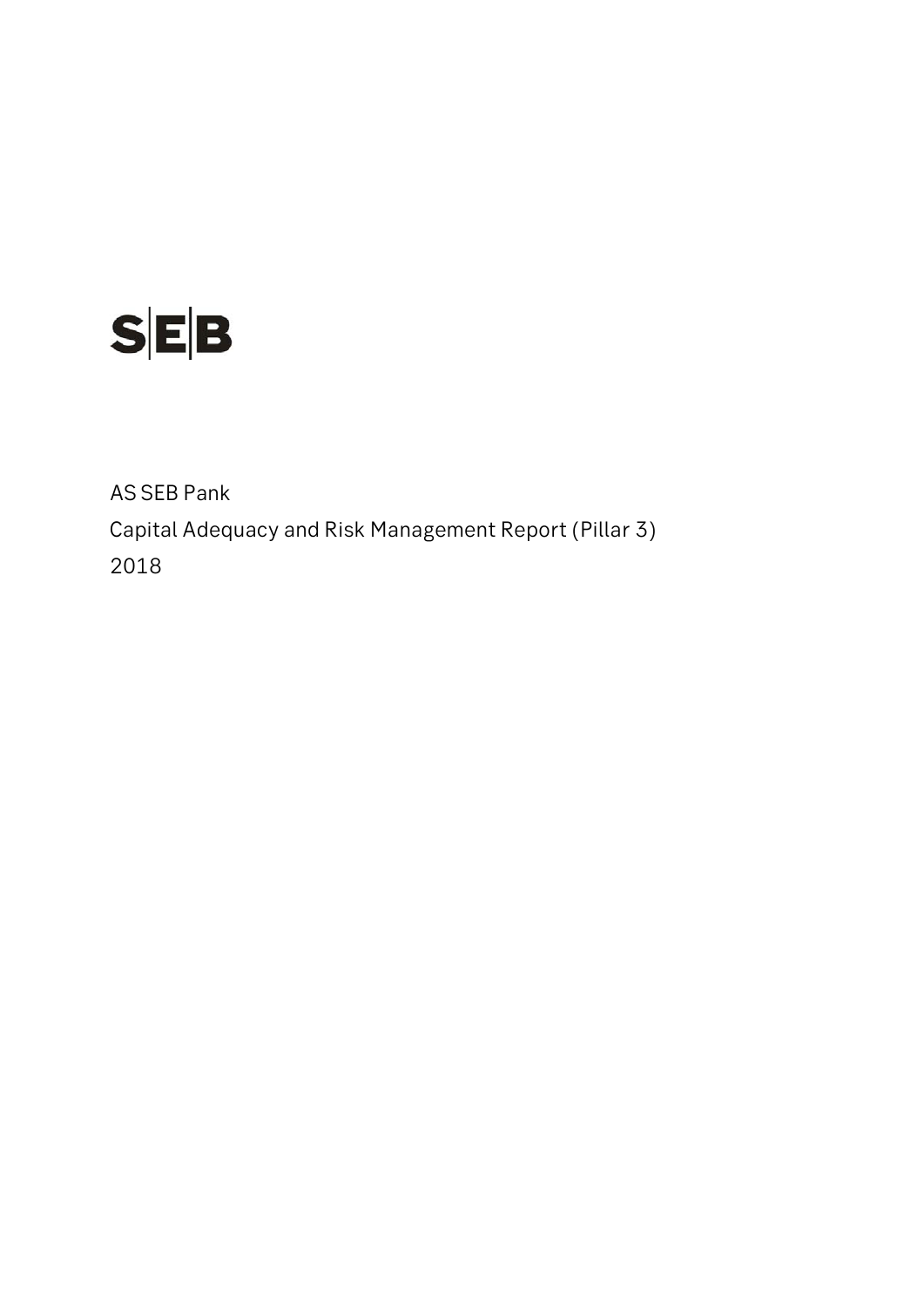# Table of contents

### List of tables

| Table 6. Geographical distribution of credit exposures relevant for the calculation of the   |  |
|----------------------------------------------------------------------------------------------|--|
|                                                                                              |  |
|                                                                                              |  |
|                                                                                              |  |
|                                                                                              |  |
|                                                                                              |  |
|                                                                                              |  |
|                                                                                              |  |
|                                                                                              |  |
| Table 14. EU CR1-A - Credit quality of exposures by exposure class and instrument20          |  |
| Table 15. EU CR1-B - Credit quality of exposures by industry or counterparty types21         |  |
|                                                                                              |  |
|                                                                                              |  |
|                                                                                              |  |
| Table 19. EU CR2-A - Changes in stock of general and specific risk adjustments24             |  |
| Table 20. EU CR2-B - Changes in stock of defaulted and impaired loans and debt securities 24 |  |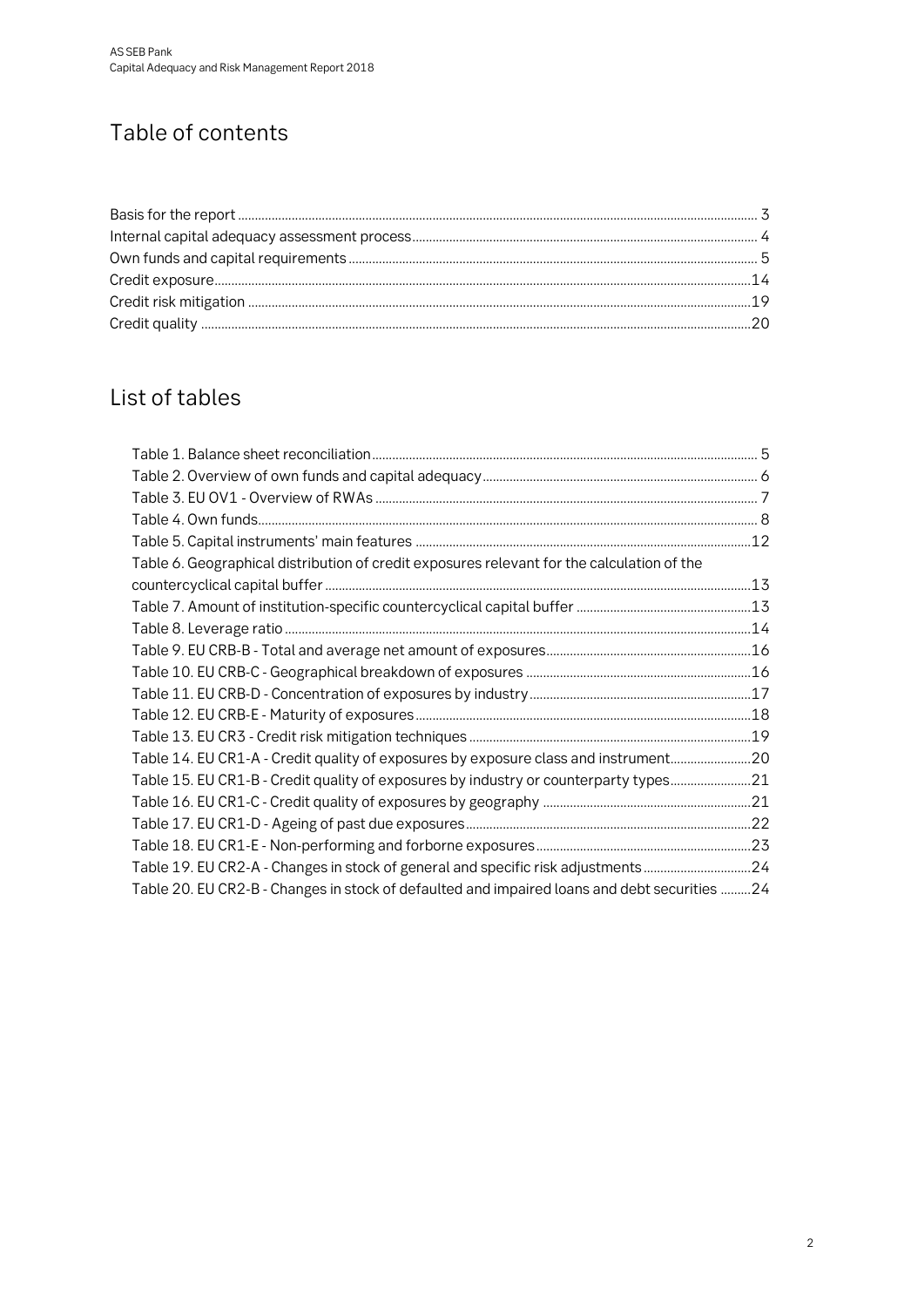### <span id="page-2-0"></span>Basis for the report

This report is prepared in accordance with the requirements of the Capital Requirements Directive (CRD IV) and the Capital Requirements Regulation No 575/2013 (CRR) Part 8 as well as the European Banking Authority's (EBA) implementing technical standards (ITS) with regard to disclosure of own funds (EU Regulation No 1423/2013), countercyclical capital buffer (EU Regulation No 2015/1555), and leverage ratio (EU Regulation No 2016/200). Templates recommended by the EBA's guidelines on disclosure requirements under Part 8 of the CRR have been used as relevant. According to CRR, information specified in articles 437, 438, 440, 442, 450, 451 and 453 of CRR shall be disclosed for material subsidiaries.

Together with the Annual Report, this report provides information on AS SEB Pank's (the "Bank") material risks as part of the Pillar 3 framework, including details on the Bank's risk profile and business volumes by customer categories and risk classes, which form the basis for the calculation of the capital requirement. The Pillar 3 report complements the Annual Report with additional information, and is intended to be read in conjunction with the Annual Report, in particular the Notes to the Consolidated Financial Statements, including Risk Policy and Management section within it, where the Bank's risk and capital management policies and practices are described. Reference is also made to SEB Group's Annual Report and Capital Adequacy and Risk Management Report (Pillar 3), which describes SEB Group's risk and capital management, including internal ratings systems, internal measurement approaches and principles for calculating own funds and capital adequacy. SEB Group's Pillar 3 report is available in English and is published on SEB Group's webpage www.sebgroup.com.

Disclosures in relation to remuneration are included in the Annual Report sections "Management Report", page 3. Significant accounting policies for the Bank are presented in the Annual Report, Note 1 – Significant accounting policies, page 23.

AS SEB Pank is a subsidiary of the consolidated group of Skandinaviska Enskilda Banken AB (publ) ("SEB Group") that is registered in Sweden. AS SEB Pank Group consists of two fully owned subsidiaries, AS SEB Liising Group and AS SEB Varahaldus, and the associated company SK ID Solutions AS, which is owned to 25%.

The report is based on the Bank's consolidated situation as of 31 December 2018. The Financial Group forms the basis for consolidation for prudential purposes, which requires the Bank to prepare consolidated accounts for the group entities engaged in financial service activities without consolidation of the entities involved in other activities. To comply with this requirement, the Bank has fully consolidated all its subsidiaries AS SEB Liising Group and AS SEB Varahaldus. Associated company SK ID Solutions AS is consolidated using equity method. The Consolidated Group in the Pillar 3 Report is same as in the Annual Report.

The information in this report is not required to be, and has not been, subject to external audit. The report has been approved by the Bank's Management Board.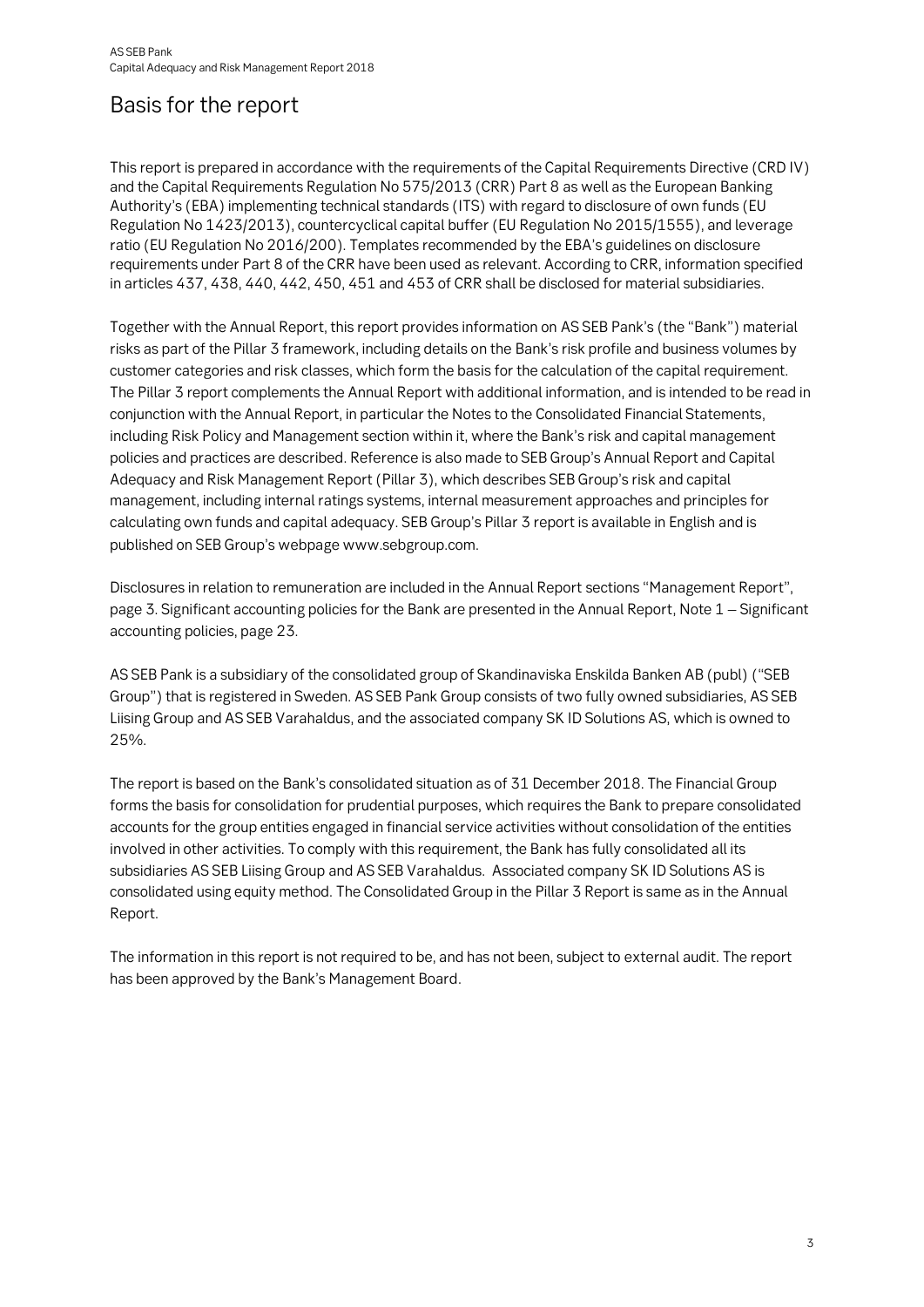### <span id="page-3-0"></span>Internal capital adequacy assessment process

SEB Group's Capital Policy defines how capital management should support the business goals. Shareholders' return requirement shall be balanced against the capital requirements of the regulators and the equity necessary to conduct the business of the Group.

The Asset and Liability Committee (ALCO) and the Chief Financial Officer are responsible for the process linked to overall business planning, to assess capital requirements in relation to the Group's risk profile, and for proposing a strategy for maintaining the desired capital levels. The Group's capitalisation shall be riskbased and built on an assessment of all risks incurred in the Group's business. It shall be forward-looking and aligned with short- and long-term business plans as well as with expected macroeconomic developments.

Capital ratios are the main communication vehicle for capital strength. Good risk management notwithstanding, the Group must keep capital buffers against unexpected losses. Together with continuous monitoring, and reporting of the capital adequacy to the Management Board, this ensures that the relationships between shareholders' equity, ICAAP and regulatory based requirements are managed in such a way that the Group does not jeopardise the profitability of the business and the financial strength of the Group.

In the SEB Group, capital is managed centrally, meeting also local requirements as regards statutory and internal capital requirements. Following the SEB Group Capital Policy, the parent company shall promptly arrange for additional capital if SEB Pank requires capital injections to meet the decided level.

The Internal Capital Adequacy Assessment Process ("ICAAP") is performed for SEB Group and all material legal entities. The process is coordinated by Group Treasury and subsidiaries' ICAAPs are part of the SEB Group's ICAAP. The ICAAP is a continuous process within SEB, closely interrelated with the strategy and business planning, risk strategy and financial planning processes. Subsidiaries' ICAAPs are performed locally by the risk and treasury functions in close cooperation with the corresponding Group functions.

The ICAAP shall be approved annually by SEB Pank Management Board (the "Management Board") and by the SEB Pank Supervisory Council ("Council"). The ICAAP is revised on a yearly basis. The framework shall be maintained by SEB Pank Treasury in coordination with SEB Group Financial Management. Any changes or amendments need to be approved by the Management Board and Council and are to be proposed by SEB Pank Treasury after coordination with SEB Group Financial Management. The focus of SEB Group Financial Management and SEB Group Risk Control lies on methodology, while SEB Pank Treasury focuses on processes, monitoring, reporting and compliance with Estonian regulations.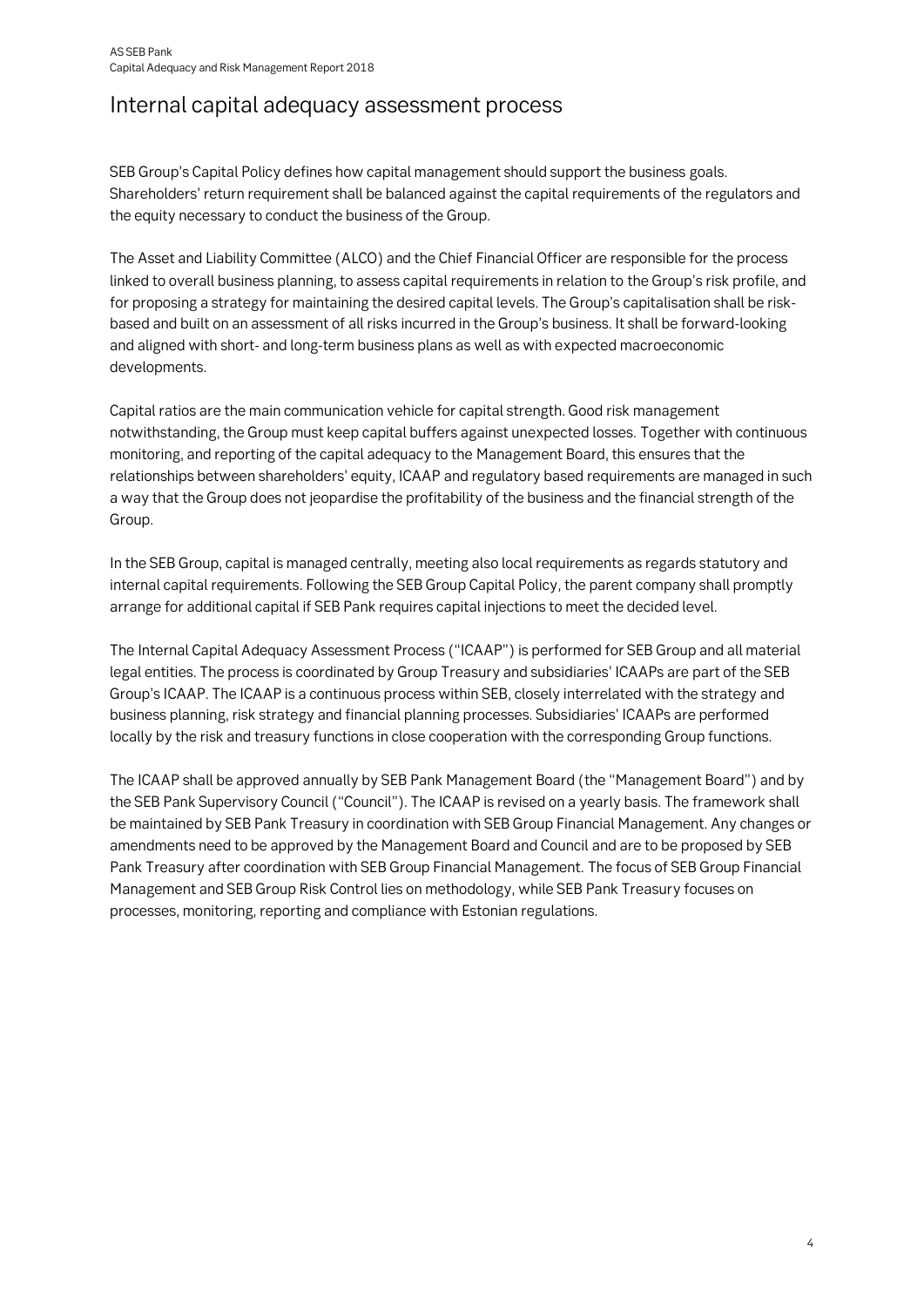# <span id="page-4-0"></span>Own funds and capital requirements

### <span id="page-4-1"></span>Table 1. Balance sheet reconciliation

|                                                     | 31 Dec 2018        |       | Cross                                        |
|-----------------------------------------------------|--------------------|-------|----------------------------------------------|
| EUR <sub>m</sub>                                    | Financial<br>Group | Group | reference to<br>the own<br>funds<br>template |
| Cash and balances with central bank                 | 1157               | 1157  |                                              |
| Loans to credit institutions                        | 80                 | 80    |                                              |
| Loans to the public                                 | 5153               | 5153  |                                              |
| Debt securities                                     | 110                | 110   |                                              |
| Derivatives                                         | 7                  | 7     |                                              |
| Equity instruments                                  | 10                 | 10    |                                              |
| Investments in associates                           | 1                  | 1     |                                              |
| Intangible assets                                   | 5                  | 5     | a                                            |
| Property, plant and equipment                       | 10                 | 10    |                                              |
| Other financial assets                              | 12                 | 12    |                                              |
| Other non-financial assets                          | 13                 | 13    |                                              |
| <b>TOTAL ASSETS</b>                                 | 6558               | 6558  |                                              |
|                                                     |                    |       |                                              |
| Deposits from central banks and credit institutions | 1022               | 1022  |                                              |
| Deposits and borrowings from the public             | 4400               | 4400  |                                              |
| Derivatives                                         | 6                  | 6     |                                              |
| Current income tax liabilities                      | 11                 | 11    |                                              |
| Provisions                                          | 6                  | 6     |                                              |
| Other financial liabilities                         | 66                 | 66    |                                              |
| Other non-financial liabilities                     | 14                 | 14    |                                              |
| <b>Total Liabilities</b>                            | 5525               | 5525  |                                              |
| Share capital                                       | 43                 | 43    | b                                            |
| Share premium                                       | 86                 | 86    | C                                            |
| Other reserves                                      | 19                 | 19    |                                              |
| of which funds for general banking risk             | 19                 | 19    | d                                            |
| of which accumulated other comprehensive income     | 0                  | 0     | e                                            |
| Retained earnings                                   | 885                | 885   | $\mathsf{f}$                                 |
| Total shareholders' equity                          | 1034               | 1034  |                                              |
| TOTAL LIABILITIES AND EQUITY                        | 6558               | 6558  |                                              |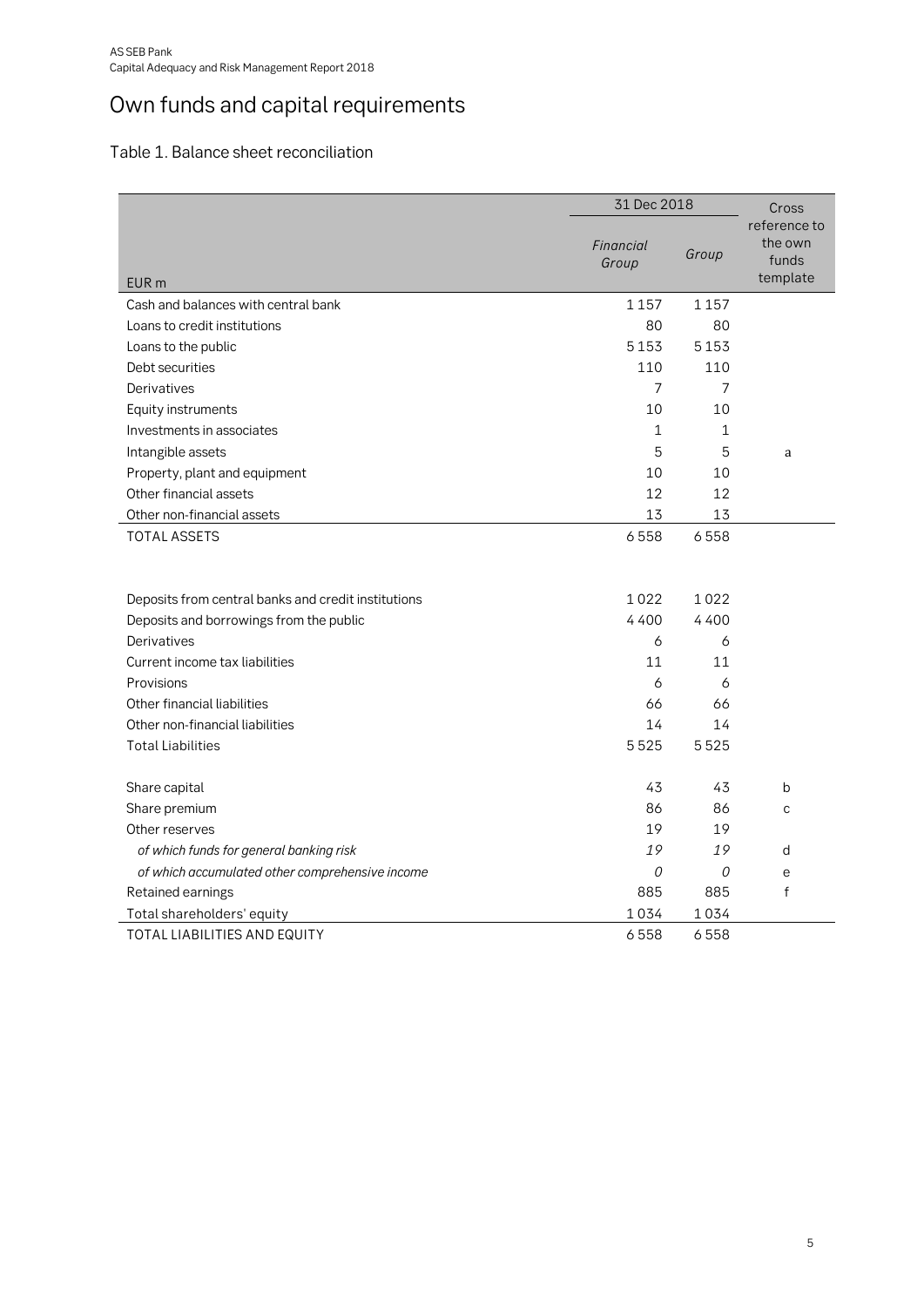### <span id="page-5-0"></span>Table 2. Overview of own funds and capital adequacy

| EUR <sub>m</sub>                                                     | 31 Dec 2018 | 31 Dec 2017 |
|----------------------------------------------------------------------|-------------|-------------|
|                                                                      |             |             |
| Own funds                                                            |             |             |
| Common Equity Tier 1 capital                                         | 957         | 959         |
| Tier 1 capital                                                       | 957         | 959         |
| Total own funds                                                      | 957         | 959         |
| Own funds requirement                                                |             |             |
| Risk exposure amount                                                 | 2617        | 2484        |
| Expressed as own funds requirement                                   | 209         | 199         |
| Common Equity Tier 1 capital ratio                                   | 36,6%       | 38,6%       |
| Tier 1 capital ratio                                                 | 36,6%       | 38,6%       |
| Total capital ratio                                                  | 36,6%       | 38,6%       |
| Own funds in relation to own funds requirement                       | 4,57        | 4,82        |
| Regulatory Common Equity Tier 1 capital requirement including buffer |             |             |
| requirement (Pillar 1 only)                                          | 10,0%       | 10,0%       |
| of which capital conservation buffer requirement                     | 2,5%        | 2,5%        |
| of which systemic risk buffer requirement                            | 1,0%        | 1,0%        |
| of which countercyclical capital buffer requirement                  | 0,0%        | 0,0%        |
| of which other systemically important institution buffer             | 2,0%        | 2,0%        |
| Common Equity Tier 1 capital available to meet buffer <sup>1)</sup>  | 32,1%       | 34,1%       |
| Leverage ratio                                                       |             |             |
| Exposure measure for leverage ratio calculation                      | 7149        | 6684        |
| of which on balance sheet items                                      | 6544        | 6109        |
| of which off balance sheet items                                     | 605         | 575         |
| Leverage ratio                                                       | 13,4%       | 14,3%       |

**1) CET1 ratio less minimum capital requirement of 4.5% excluding buffers.**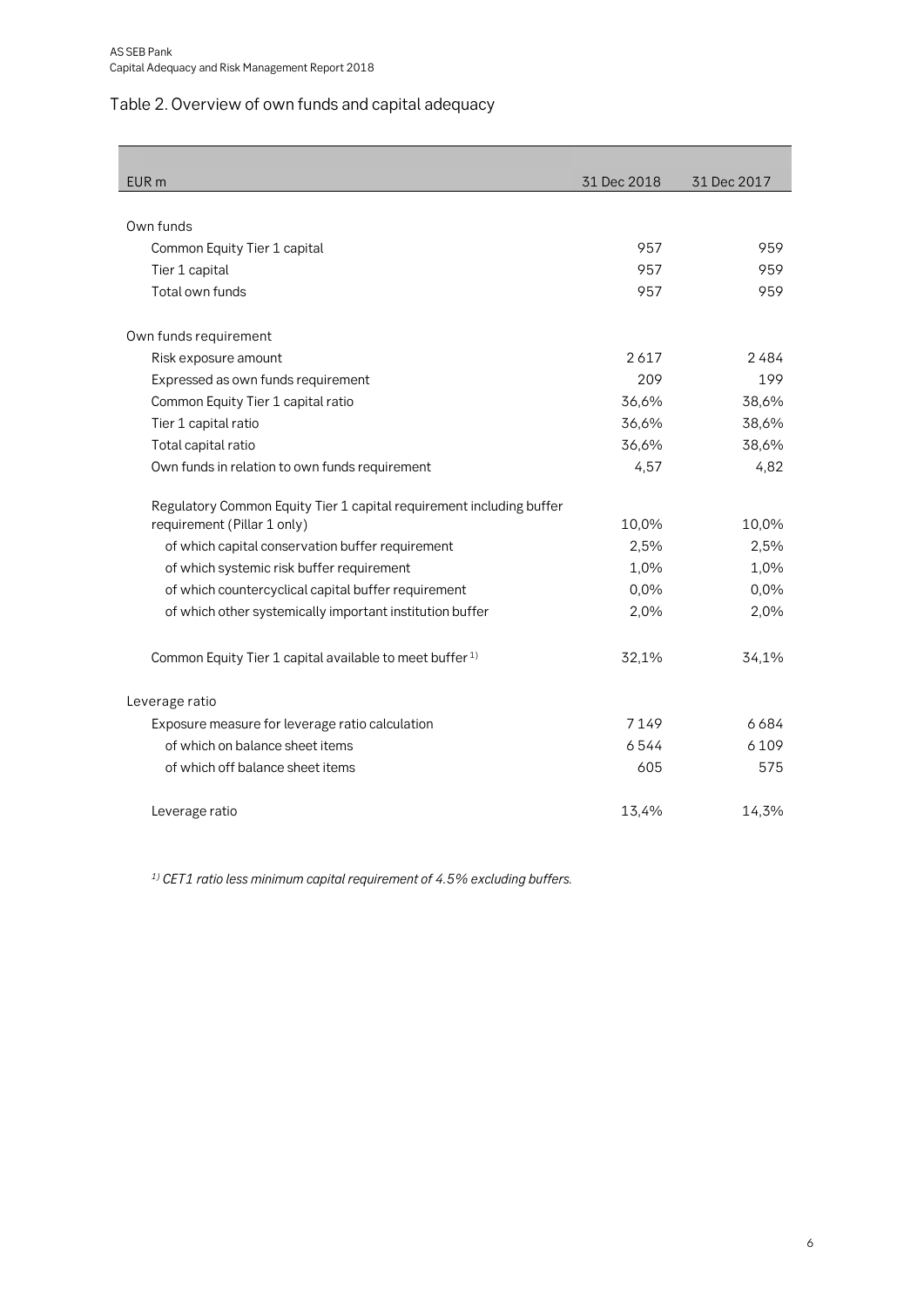### <span id="page-6-0"></span>Table 3. EU OV1 - Overview of RWAs

| Breakdown by Risk Type                                     | <b>Risk Exposure Amount</b> | Minimum own<br>funds<br>requirements |             |
|------------------------------------------------------------|-----------------------------|--------------------------------------|-------------|
| EUR <sub>m</sub>                                           | 31 Dec 2018                 | 31 Dec 2017                          | 31 Dec 2018 |
| Credit risk (excluding counterparty credit risk) (CCR)     | 2450                        | 2325                                 | 196         |
| of which standardised approach (SA)                        | 339                         | 309                                  | 27          |
| of which foundation internal rating-based (F-IRB) approach | 1808                        | 1 7 0 2                              | 145         |
| of which advanced internal rating-based (A-IRB) approach   | 303                         | 314                                  | 24          |
| Counterparty credit risk                                   | 0                           | 0                                    | $\Omega$    |
| of which CVA                                               | 0                           | 0                                    | 0           |
| Settlement risk                                            | 0                           | 0                                    | $\Omega$    |
| Securitisation exposures in banking book                   | 0                           | $\Omega$                             | 0           |
| Market risk                                                | 26                          | 24                                   | 2           |
| of which standardised approach                             | 26                          | 24                                   | 2           |
| Large exposures                                            | 0                           | $\Omega$                             | ∩           |
| Operational risk                                           | 141                         | 135                                  | 11          |
| of which advanced measurement approach                     | 141                         | 135                                  | 11          |
| Amounts below the thresholds for deduction (subject to     |                             |                                      |             |
| 250% risk weight)                                          | 0                           | 0                                    | $\Omega$    |
| Floor adjustment                                           | 0                           | 0                                    | 0           |
| Additional risk exposure amount due to Article 3 CRR       | 0                           | 0                                    | 0           |
| Total                                                      | 2617                        | 2484                                 | 209         |

Total REA in reporting period increased by EUR 133m to EUR 2 617m as a result of natural growth in business.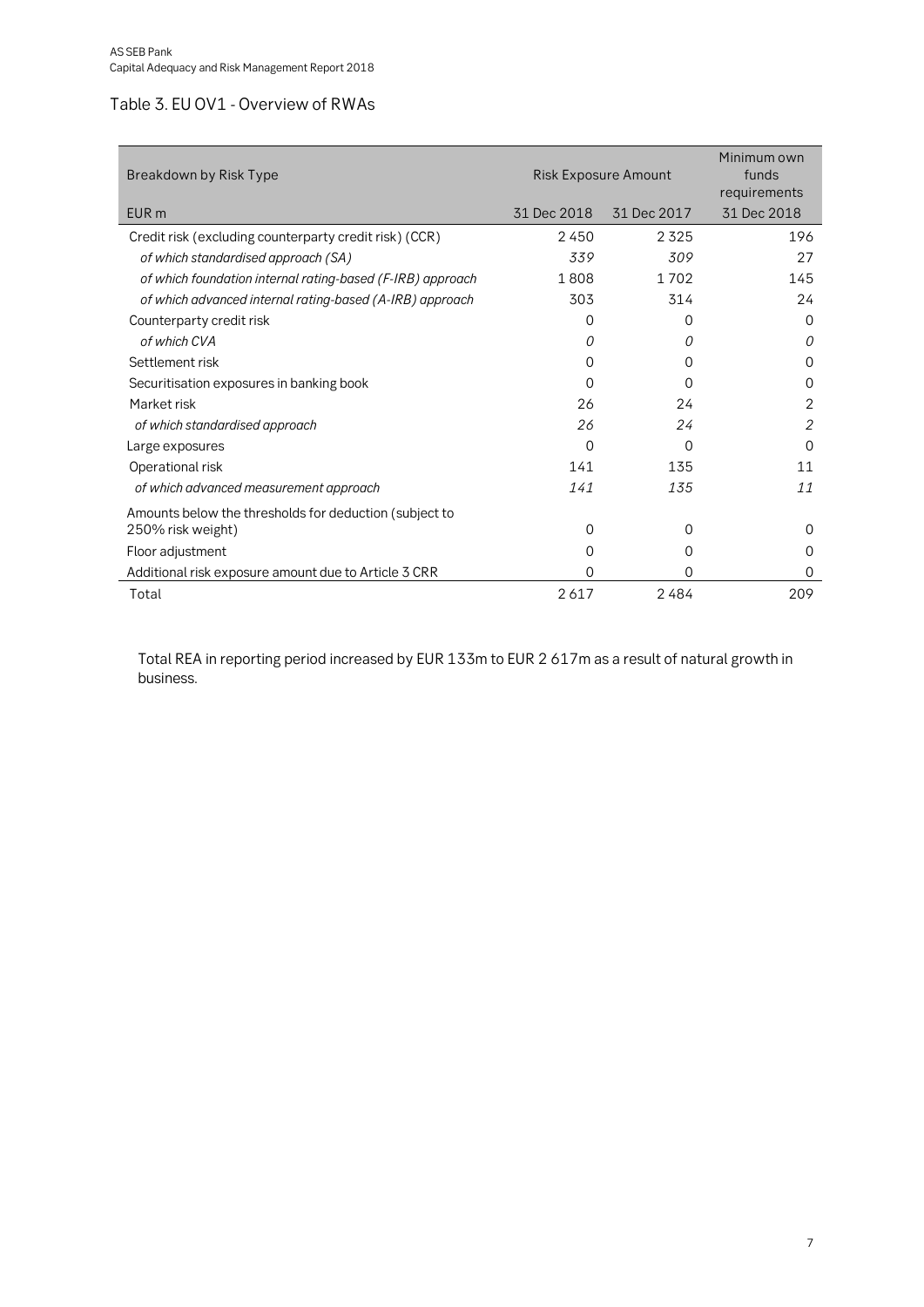### <span id="page-7-0"></span>Table 4. Own funds

### **Disclosure according to Article 4 in EU Regulation No 1423/2013**

| EUR <sub>m</sub> |                                                                                                                                                                                                                | 31 Dec 2018 31 Dec 2017 |                | <b>BS Cross</b><br>reference |
|------------------|----------------------------------------------------------------------------------------------------------------------------------------------------------------------------------------------------------------|-------------------------|----------------|------------------------------|
|                  | Common Equity Tier 1 (CET1) capital: instruments and reserves                                                                                                                                                  |                         |                |                              |
| 1                | Capital instruments and the related share premium accounts                                                                                                                                                     | 129                     | 129            |                              |
|                  | of which: share capital                                                                                                                                                                                        | 43                      | 43             | b                            |
|                  | of which: share premium                                                                                                                                                                                        | 86                      | 86             | C                            |
| 2                | Retained earnings                                                                                                                                                                                              | 822                     | 823            | f                            |
| 3                | Accumulated other comprehensive income (and other reserves)                                                                                                                                                    | 0                       | $\overline{2}$ | e                            |
| 3a               | Funds for general banking risk                                                                                                                                                                                 | 19                      | 19             | d                            |
| 4                | Amount of qualifying items referred to in Article 484 (3) and the related share<br>premium accounts subject to phase out from CET1                                                                             |                         |                |                              |
| 5                | Minority Interests (amount allowed in consolidated CET1)                                                                                                                                                       |                         |                |                              |
|                  | Independently reviewed interim profits net of any foreseeable charge or                                                                                                                                        |                         |                |                              |
| 5a               | dividend                                                                                                                                                                                                       |                         |                |                              |
| 6                | Common Equity Tier 1 (CET1) capital before regulatory adjustments                                                                                                                                              | 971                     | 973            |                              |
|                  | Common Equity Tier 1 (CET1) capital: regulatory adjustments                                                                                                                                                    |                         |                |                              |
| 7                | Additional value adjustments (negative amount)                                                                                                                                                                 | 0                       | 0              |                              |
| 8                | Intangible assets (net of related tax liability) (negative amount)                                                                                                                                             | $-5$                    | -4             | a                            |
| 9                | Empty Set in the EU                                                                                                                                                                                            |                         |                |                              |
| 10               | Deferred tax assets that rely on future profitability excluding those arising from<br>temporary differences (net of related tax liability where the conditions in Article<br>38 (3) are met) (negative amount) |                         |                |                              |
| 11               | Fair value reserves related to gains or losses on cash flow hedges                                                                                                                                             |                         |                |                              |
| 12               | Negative amounts resulting from the calculation of expected loss amounts                                                                                                                                       | -9                      | $-10$          |                              |
| 13               | Any increase in equity that results from securitised assets (negative amount)<br>Gains or losses on liabilities valued at fair value resulting from changes in own                                             |                         |                |                              |
| 14               | credit standing                                                                                                                                                                                                |                         |                |                              |
| 15               | Defined-benefit pension fund assets (negative amount)<br>Direct and indirect holdings by an institution of own CET1 instruments (negative                                                                      |                         |                |                              |
| 16               | amount)                                                                                                                                                                                                        |                         |                |                              |
|                  | Direct, indirect and synthetic holdings of the CET1 instruments of financial sector<br>entities where those entities have reciprocal cross holdings with the institution                                       |                         |                |                              |
| 17               | designed to inflate artificially the own funds of the institution (negative amount)                                                                                                                            |                         |                |                              |
|                  | Direct, indirect and synthetic holdings by the institution of the CET1 instruments<br>of financial sector entities where the institution does not have a significant                                           |                         |                |                              |
|                  | investment in those entities (amount above the 10% threshold and net of eligible                                                                                                                               |                         |                |                              |
| 18               | short positions) (negative amount)<br>Direct, indirect and synthetic holdings by the institution of the CET1 instruments                                                                                       |                         |                |                              |
|                  | of financial sector entities where the institution has a significant investment in                                                                                                                             |                         |                |                              |
|                  | those entities (amount above 10% threshold and net of eligible short positions)                                                                                                                                |                         |                |                              |
| 19               | (negative amount)                                                                                                                                                                                              |                         |                |                              |
| 20               | Empty Set in the EU                                                                                                                                                                                            |                         |                |                              |
|                  | Exposure amount of the following items which qualify for a RW of 1250%,<br>20a where the institution opts for the deduction alternative                                                                        |                         |                |                              |
| 20 <sub>b</sub>  | of which qualifying holdings outside the financial sector (negative amount)                                                                                                                                    |                         |                |                              |
| 20c              | of which: securitisation positions (negative amount)                                                                                                                                                           |                         |                |                              |
| 20d              | of which: free deliveries (negative amount)                                                                                                                                                                    |                         |                |                              |
|                  | Deferred tax assets arising from temporary differences (amount above 10%<br>threshold, net of related tax liability where the conditions in Article 38 (3) are                                                 |                         |                |                              |
| 21               | met) (negative amount)                                                                                                                                                                                         |                         |                |                              |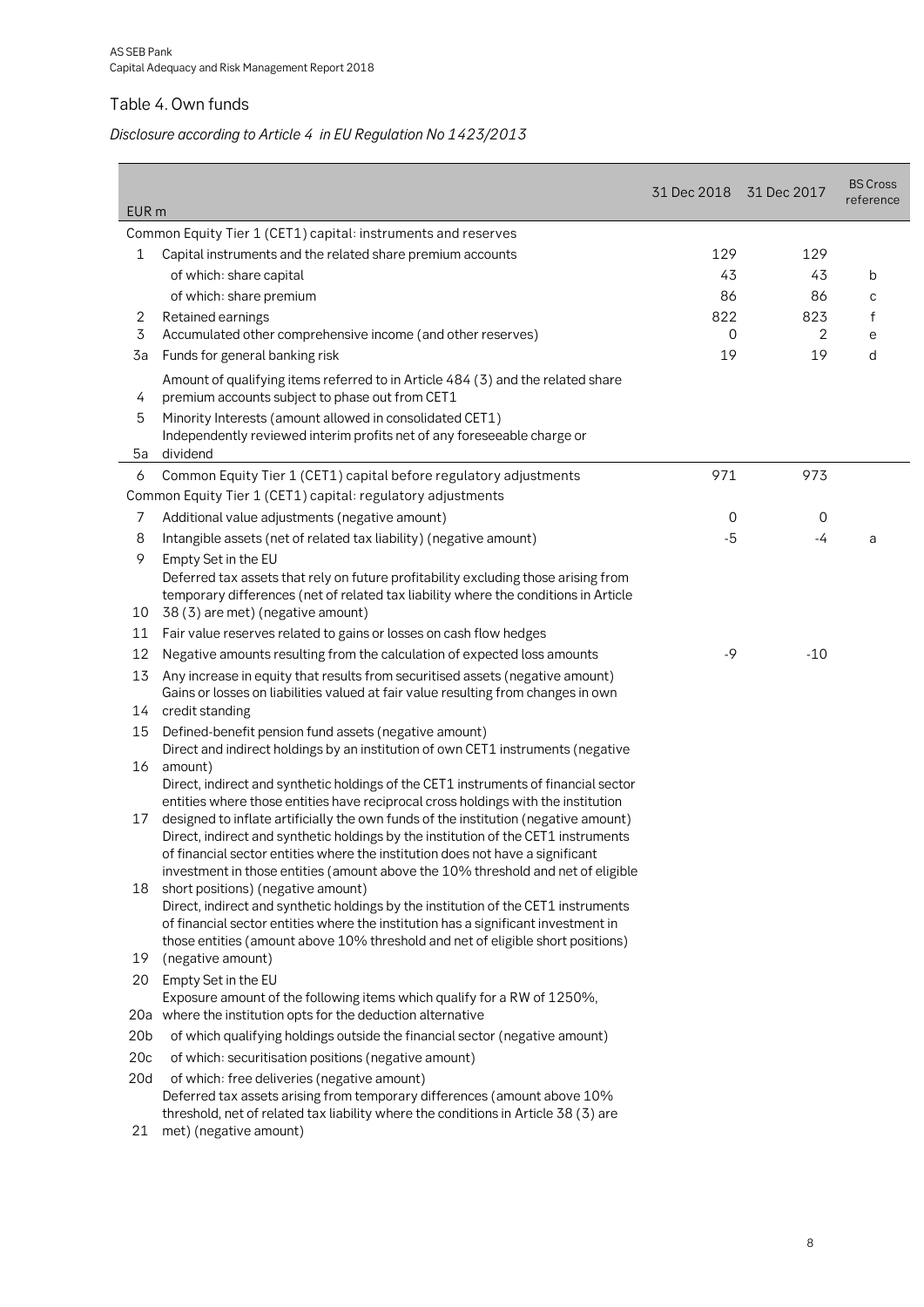| 22<br>Amount exceeding the 15% threshold (negative amount)<br>of which: direct and indirect holdings by the institution of the CET1<br>instruments of financial sector entities where the institution has a significant<br>investment in those entities<br>23<br>24<br>Empty Set in the EU<br>25<br>of which: deferred tax assets arising from temporary differences<br>Losses for the current financial year (negative amount)<br>25a<br>25b Foreseeable tax charges relating to CET1 items (negative amount)<br>Qualifying AT1 deductions that exceed the AT1 capital of the institution<br>27<br>(negative amount)<br>28<br>Total regulatory adjustments to Common equity Tier 1 (CET1)<br>$-14$<br>-14<br>957<br>959<br>Common Equity Tier 1 (CET1) capital<br>29<br>Additional Tier 1 (AT1) capital: instruments<br>30<br>Capital instruments and the related share premium accounts<br>31<br>of which: classified as equity under applicable accounting standards<br>32<br>of which: classified as liabilities under applicable accounting standards<br>Amount of qualifying items referred to in Article 484 (4) and the related share<br>premium accounts subject to phase out from AT1<br>33<br>Qualifying Tier 1 capital included in consolidated AT1 capital (including<br>minority interests not included in row 5) issued by subsidiaries and held by<br>34<br>third parties<br>35<br>of which: instruments issued by subsidiaries subject to phase out<br>0<br>0<br>Additional Tier 1 (AT1) capital before regulatory adjustments<br>36<br>Additional Tier 1 (AT1) capital: regulatory adjustments<br>Direct and indirect holdings by an institution of own AT1 Instruments (negative<br>37<br>amount)<br>Direct, indirect and synthetic holdings of the AT1 instruments of financial sector<br>entities where those entities have reciprocal cross holdings with the institution<br>designed to inflate artificially the own funds of the institution (negative<br>38<br>amount)<br>Direct and indirect and synthetic holdings of the AT1 instruments of financial<br>sector entities where the institution does not have a significant investment in<br>those entities (amount above the 10% threshold and net of eligible short<br>positions) (negative amount)<br>39<br>Direct and indirect and synthetic holdings by the institution of the AT1<br>instruments of financial sector entities where the institution has a significant<br>investment in those entities (net of eligible short positions) (negative amount)<br>40<br>Empty set in the EU)<br>41<br>Qualifying T2 deductions that exceed the T2 capital of the institution (negative<br>42<br>amount)<br>Total regulatory adjustments to Additional Tier 1 (AT1) capital<br>0<br>0<br>43<br>0<br>0<br>Additional Tier 1 (AT1) capital<br>44<br>957<br>959<br>Tier 1 capital ( $T1 = CET1 + AT1$ )<br>45<br>Tier 2 (T2) capital: instruments and provisions<br>Capital instruments and the related share premium accounts<br>46<br>Amount of qualifying items referred to in Article 484 (5) and the related share<br>premium accounts subject to phase out from T2<br>47<br>Qualifying own funds instruments included in consolidated T2 capital (including<br>minority interests and AT1 instruments not included in rows 5 or 34) issued by<br>subsidiaries and held by third parties<br>48<br>of which: instruments issued by subsidiaries subject to phase out<br>49<br>Credit risk adjustments<br>50<br>0<br>0<br>51 | EUR <sub>m</sub> |                                                   | 31 Dec 2018 | 31 Dec 2017 | <b>BS Cross</b><br>reference |
|---------------------------------------------------------------------------------------------------------------------------------------------------------------------------------------------------------------------------------------------------------------------------------------------------------------------------------------------------------------------------------------------------------------------------------------------------------------------------------------------------------------------------------------------------------------------------------------------------------------------------------------------------------------------------------------------------------------------------------------------------------------------------------------------------------------------------------------------------------------------------------------------------------------------------------------------------------------------------------------------------------------------------------------------------------------------------------------------------------------------------------------------------------------------------------------------------------------------------------------------------------------------------------------------------------------------------------------------------------------------------------------------------------------------------------------------------------------------------------------------------------------------------------------------------------------------------------------------------------------------------------------------------------------------------------------------------------------------------------------------------------------------------------------------------------------------------------------------------------------------------------------------------------------------------------------------------------------------------------------------------------------------------------------------------------------------------------------------------------------------------------------------------------------------------------------------------------------------------------------------------------------------------------------------------------------------------------------------------------------------------------------------------------------------------------------------------------------------------------------------------------------------------------------------------------------------------------------------------------------------------------------------------------------------------------------------------------------------------------------------------------------------------------------------------------------------------------------------------------------------------------------------------------------------------------------------------------------------------------------------------------------------------------------------------------------------------------------------------------------------------------------------------------------------------------------------------------------------------------------------------------------------------------------------------------------------------------------------------------------------------------------------------------------------------------------------------------------------------------------------------------|------------------|---------------------------------------------------|-------------|-------------|------------------------------|
|                                                                                                                                                                                                                                                                                                                                                                                                                                                                                                                                                                                                                                                                                                                                                                                                                                                                                                                                                                                                                                                                                                                                                                                                                                                                                                                                                                                                                                                                                                                                                                                                                                                                                                                                                                                                                                                                                                                                                                                                                                                                                                                                                                                                                                                                                                                                                                                                                                                                                                                                                                                                                                                                                                                                                                                                                                                                                                                                                                                                                                                                                                                                                                                                                                                                                                                                                                                                                                                                                                         |                  |                                                   |             |             |                              |
|                                                                                                                                                                                                                                                                                                                                                                                                                                                                                                                                                                                                                                                                                                                                                                                                                                                                                                                                                                                                                                                                                                                                                                                                                                                                                                                                                                                                                                                                                                                                                                                                                                                                                                                                                                                                                                                                                                                                                                                                                                                                                                                                                                                                                                                                                                                                                                                                                                                                                                                                                                                                                                                                                                                                                                                                                                                                                                                                                                                                                                                                                                                                                                                                                                                                                                                                                                                                                                                                                                         |                  |                                                   |             |             |                              |
|                                                                                                                                                                                                                                                                                                                                                                                                                                                                                                                                                                                                                                                                                                                                                                                                                                                                                                                                                                                                                                                                                                                                                                                                                                                                                                                                                                                                                                                                                                                                                                                                                                                                                                                                                                                                                                                                                                                                                                                                                                                                                                                                                                                                                                                                                                                                                                                                                                                                                                                                                                                                                                                                                                                                                                                                                                                                                                                                                                                                                                                                                                                                                                                                                                                                                                                                                                                                                                                                                                         |                  |                                                   |             |             |                              |
|                                                                                                                                                                                                                                                                                                                                                                                                                                                                                                                                                                                                                                                                                                                                                                                                                                                                                                                                                                                                                                                                                                                                                                                                                                                                                                                                                                                                                                                                                                                                                                                                                                                                                                                                                                                                                                                                                                                                                                                                                                                                                                                                                                                                                                                                                                                                                                                                                                                                                                                                                                                                                                                                                                                                                                                                                                                                                                                                                                                                                                                                                                                                                                                                                                                                                                                                                                                                                                                                                                         |                  |                                                   |             |             |                              |
|                                                                                                                                                                                                                                                                                                                                                                                                                                                                                                                                                                                                                                                                                                                                                                                                                                                                                                                                                                                                                                                                                                                                                                                                                                                                                                                                                                                                                                                                                                                                                                                                                                                                                                                                                                                                                                                                                                                                                                                                                                                                                                                                                                                                                                                                                                                                                                                                                                                                                                                                                                                                                                                                                                                                                                                                                                                                                                                                                                                                                                                                                                                                                                                                                                                                                                                                                                                                                                                                                                         |                  |                                                   |             |             |                              |
|                                                                                                                                                                                                                                                                                                                                                                                                                                                                                                                                                                                                                                                                                                                                                                                                                                                                                                                                                                                                                                                                                                                                                                                                                                                                                                                                                                                                                                                                                                                                                                                                                                                                                                                                                                                                                                                                                                                                                                                                                                                                                                                                                                                                                                                                                                                                                                                                                                                                                                                                                                                                                                                                                                                                                                                                                                                                                                                                                                                                                                                                                                                                                                                                                                                                                                                                                                                                                                                                                                         |                  |                                                   |             |             |                              |
|                                                                                                                                                                                                                                                                                                                                                                                                                                                                                                                                                                                                                                                                                                                                                                                                                                                                                                                                                                                                                                                                                                                                                                                                                                                                                                                                                                                                                                                                                                                                                                                                                                                                                                                                                                                                                                                                                                                                                                                                                                                                                                                                                                                                                                                                                                                                                                                                                                                                                                                                                                                                                                                                                                                                                                                                                                                                                                                                                                                                                                                                                                                                                                                                                                                                                                                                                                                                                                                                                                         |                  |                                                   |             |             |                              |
|                                                                                                                                                                                                                                                                                                                                                                                                                                                                                                                                                                                                                                                                                                                                                                                                                                                                                                                                                                                                                                                                                                                                                                                                                                                                                                                                                                                                                                                                                                                                                                                                                                                                                                                                                                                                                                                                                                                                                                                                                                                                                                                                                                                                                                                                                                                                                                                                                                                                                                                                                                                                                                                                                                                                                                                                                                                                                                                                                                                                                                                                                                                                                                                                                                                                                                                                                                                                                                                                                                         |                  |                                                   |             |             |                              |
|                                                                                                                                                                                                                                                                                                                                                                                                                                                                                                                                                                                                                                                                                                                                                                                                                                                                                                                                                                                                                                                                                                                                                                                                                                                                                                                                                                                                                                                                                                                                                                                                                                                                                                                                                                                                                                                                                                                                                                                                                                                                                                                                                                                                                                                                                                                                                                                                                                                                                                                                                                                                                                                                                                                                                                                                                                                                                                                                                                                                                                                                                                                                                                                                                                                                                                                                                                                                                                                                                                         |                  |                                                   |             |             |                              |
|                                                                                                                                                                                                                                                                                                                                                                                                                                                                                                                                                                                                                                                                                                                                                                                                                                                                                                                                                                                                                                                                                                                                                                                                                                                                                                                                                                                                                                                                                                                                                                                                                                                                                                                                                                                                                                                                                                                                                                                                                                                                                                                                                                                                                                                                                                                                                                                                                                                                                                                                                                                                                                                                                                                                                                                                                                                                                                                                                                                                                                                                                                                                                                                                                                                                                                                                                                                                                                                                                                         |                  |                                                   |             |             |                              |
|                                                                                                                                                                                                                                                                                                                                                                                                                                                                                                                                                                                                                                                                                                                                                                                                                                                                                                                                                                                                                                                                                                                                                                                                                                                                                                                                                                                                                                                                                                                                                                                                                                                                                                                                                                                                                                                                                                                                                                                                                                                                                                                                                                                                                                                                                                                                                                                                                                                                                                                                                                                                                                                                                                                                                                                                                                                                                                                                                                                                                                                                                                                                                                                                                                                                                                                                                                                                                                                                                                         |                  |                                                   |             |             |                              |
|                                                                                                                                                                                                                                                                                                                                                                                                                                                                                                                                                                                                                                                                                                                                                                                                                                                                                                                                                                                                                                                                                                                                                                                                                                                                                                                                                                                                                                                                                                                                                                                                                                                                                                                                                                                                                                                                                                                                                                                                                                                                                                                                                                                                                                                                                                                                                                                                                                                                                                                                                                                                                                                                                                                                                                                                                                                                                                                                                                                                                                                                                                                                                                                                                                                                                                                                                                                                                                                                                                         |                  |                                                   |             |             |                              |
|                                                                                                                                                                                                                                                                                                                                                                                                                                                                                                                                                                                                                                                                                                                                                                                                                                                                                                                                                                                                                                                                                                                                                                                                                                                                                                                                                                                                                                                                                                                                                                                                                                                                                                                                                                                                                                                                                                                                                                                                                                                                                                                                                                                                                                                                                                                                                                                                                                                                                                                                                                                                                                                                                                                                                                                                                                                                                                                                                                                                                                                                                                                                                                                                                                                                                                                                                                                                                                                                                                         |                  |                                                   |             |             |                              |
|                                                                                                                                                                                                                                                                                                                                                                                                                                                                                                                                                                                                                                                                                                                                                                                                                                                                                                                                                                                                                                                                                                                                                                                                                                                                                                                                                                                                                                                                                                                                                                                                                                                                                                                                                                                                                                                                                                                                                                                                                                                                                                                                                                                                                                                                                                                                                                                                                                                                                                                                                                                                                                                                                                                                                                                                                                                                                                                                                                                                                                                                                                                                                                                                                                                                                                                                                                                                                                                                                                         |                  |                                                   |             |             |                              |
|                                                                                                                                                                                                                                                                                                                                                                                                                                                                                                                                                                                                                                                                                                                                                                                                                                                                                                                                                                                                                                                                                                                                                                                                                                                                                                                                                                                                                                                                                                                                                                                                                                                                                                                                                                                                                                                                                                                                                                                                                                                                                                                                                                                                                                                                                                                                                                                                                                                                                                                                                                                                                                                                                                                                                                                                                                                                                                                                                                                                                                                                                                                                                                                                                                                                                                                                                                                                                                                                                                         |                  |                                                   |             |             |                              |
|                                                                                                                                                                                                                                                                                                                                                                                                                                                                                                                                                                                                                                                                                                                                                                                                                                                                                                                                                                                                                                                                                                                                                                                                                                                                                                                                                                                                                                                                                                                                                                                                                                                                                                                                                                                                                                                                                                                                                                                                                                                                                                                                                                                                                                                                                                                                                                                                                                                                                                                                                                                                                                                                                                                                                                                                                                                                                                                                                                                                                                                                                                                                                                                                                                                                                                                                                                                                                                                                                                         |                  |                                                   |             |             |                              |
|                                                                                                                                                                                                                                                                                                                                                                                                                                                                                                                                                                                                                                                                                                                                                                                                                                                                                                                                                                                                                                                                                                                                                                                                                                                                                                                                                                                                                                                                                                                                                                                                                                                                                                                                                                                                                                                                                                                                                                                                                                                                                                                                                                                                                                                                                                                                                                                                                                                                                                                                                                                                                                                                                                                                                                                                                                                                                                                                                                                                                                                                                                                                                                                                                                                                                                                                                                                                                                                                                                         |                  |                                                   |             |             |                              |
|                                                                                                                                                                                                                                                                                                                                                                                                                                                                                                                                                                                                                                                                                                                                                                                                                                                                                                                                                                                                                                                                                                                                                                                                                                                                                                                                                                                                                                                                                                                                                                                                                                                                                                                                                                                                                                                                                                                                                                                                                                                                                                                                                                                                                                                                                                                                                                                                                                                                                                                                                                                                                                                                                                                                                                                                                                                                                                                                                                                                                                                                                                                                                                                                                                                                                                                                                                                                                                                                                                         |                  |                                                   |             |             |                              |
|                                                                                                                                                                                                                                                                                                                                                                                                                                                                                                                                                                                                                                                                                                                                                                                                                                                                                                                                                                                                                                                                                                                                                                                                                                                                                                                                                                                                                                                                                                                                                                                                                                                                                                                                                                                                                                                                                                                                                                                                                                                                                                                                                                                                                                                                                                                                                                                                                                                                                                                                                                                                                                                                                                                                                                                                                                                                                                                                                                                                                                                                                                                                                                                                                                                                                                                                                                                                                                                                                                         |                  |                                                   |             |             |                              |
|                                                                                                                                                                                                                                                                                                                                                                                                                                                                                                                                                                                                                                                                                                                                                                                                                                                                                                                                                                                                                                                                                                                                                                                                                                                                                                                                                                                                                                                                                                                                                                                                                                                                                                                                                                                                                                                                                                                                                                                                                                                                                                                                                                                                                                                                                                                                                                                                                                                                                                                                                                                                                                                                                                                                                                                                                                                                                                                                                                                                                                                                                                                                                                                                                                                                                                                                                                                                                                                                                                         |                  |                                                   |             |             |                              |
|                                                                                                                                                                                                                                                                                                                                                                                                                                                                                                                                                                                                                                                                                                                                                                                                                                                                                                                                                                                                                                                                                                                                                                                                                                                                                                                                                                                                                                                                                                                                                                                                                                                                                                                                                                                                                                                                                                                                                                                                                                                                                                                                                                                                                                                                                                                                                                                                                                                                                                                                                                                                                                                                                                                                                                                                                                                                                                                                                                                                                                                                                                                                                                                                                                                                                                                                                                                                                                                                                                         |                  |                                                   |             |             |                              |
|                                                                                                                                                                                                                                                                                                                                                                                                                                                                                                                                                                                                                                                                                                                                                                                                                                                                                                                                                                                                                                                                                                                                                                                                                                                                                                                                                                                                                                                                                                                                                                                                                                                                                                                                                                                                                                                                                                                                                                                                                                                                                                                                                                                                                                                                                                                                                                                                                                                                                                                                                                                                                                                                                                                                                                                                                                                                                                                                                                                                                                                                                                                                                                                                                                                                                                                                                                                                                                                                                                         |                  |                                                   |             |             |                              |
|                                                                                                                                                                                                                                                                                                                                                                                                                                                                                                                                                                                                                                                                                                                                                                                                                                                                                                                                                                                                                                                                                                                                                                                                                                                                                                                                                                                                                                                                                                                                                                                                                                                                                                                                                                                                                                                                                                                                                                                                                                                                                                                                                                                                                                                                                                                                                                                                                                                                                                                                                                                                                                                                                                                                                                                                                                                                                                                                                                                                                                                                                                                                                                                                                                                                                                                                                                                                                                                                                                         |                  |                                                   |             |             |                              |
|                                                                                                                                                                                                                                                                                                                                                                                                                                                                                                                                                                                                                                                                                                                                                                                                                                                                                                                                                                                                                                                                                                                                                                                                                                                                                                                                                                                                                                                                                                                                                                                                                                                                                                                                                                                                                                                                                                                                                                                                                                                                                                                                                                                                                                                                                                                                                                                                                                                                                                                                                                                                                                                                                                                                                                                                                                                                                                                                                                                                                                                                                                                                                                                                                                                                                                                                                                                                                                                                                                         |                  |                                                   |             |             |                              |
|                                                                                                                                                                                                                                                                                                                                                                                                                                                                                                                                                                                                                                                                                                                                                                                                                                                                                                                                                                                                                                                                                                                                                                                                                                                                                                                                                                                                                                                                                                                                                                                                                                                                                                                                                                                                                                                                                                                                                                                                                                                                                                                                                                                                                                                                                                                                                                                                                                                                                                                                                                                                                                                                                                                                                                                                                                                                                                                                                                                                                                                                                                                                                                                                                                                                                                                                                                                                                                                                                                         |                  |                                                   |             |             |                              |
|                                                                                                                                                                                                                                                                                                                                                                                                                                                                                                                                                                                                                                                                                                                                                                                                                                                                                                                                                                                                                                                                                                                                                                                                                                                                                                                                                                                                                                                                                                                                                                                                                                                                                                                                                                                                                                                                                                                                                                                                                                                                                                                                                                                                                                                                                                                                                                                                                                                                                                                                                                                                                                                                                                                                                                                                                                                                                                                                                                                                                                                                                                                                                                                                                                                                                                                                                                                                                                                                                                         |                  |                                                   |             |             |                              |
|                                                                                                                                                                                                                                                                                                                                                                                                                                                                                                                                                                                                                                                                                                                                                                                                                                                                                                                                                                                                                                                                                                                                                                                                                                                                                                                                                                                                                                                                                                                                                                                                                                                                                                                                                                                                                                                                                                                                                                                                                                                                                                                                                                                                                                                                                                                                                                                                                                                                                                                                                                                                                                                                                                                                                                                                                                                                                                                                                                                                                                                                                                                                                                                                                                                                                                                                                                                                                                                                                                         |                  |                                                   |             |             |                              |
|                                                                                                                                                                                                                                                                                                                                                                                                                                                                                                                                                                                                                                                                                                                                                                                                                                                                                                                                                                                                                                                                                                                                                                                                                                                                                                                                                                                                                                                                                                                                                                                                                                                                                                                                                                                                                                                                                                                                                                                                                                                                                                                                                                                                                                                                                                                                                                                                                                                                                                                                                                                                                                                                                                                                                                                                                                                                                                                                                                                                                                                                                                                                                                                                                                                                                                                                                                                                                                                                                                         |                  |                                                   |             |             |                              |
|                                                                                                                                                                                                                                                                                                                                                                                                                                                                                                                                                                                                                                                                                                                                                                                                                                                                                                                                                                                                                                                                                                                                                                                                                                                                                                                                                                                                                                                                                                                                                                                                                                                                                                                                                                                                                                                                                                                                                                                                                                                                                                                                                                                                                                                                                                                                                                                                                                                                                                                                                                                                                                                                                                                                                                                                                                                                                                                                                                                                                                                                                                                                                                                                                                                                                                                                                                                                                                                                                                         |                  |                                                   |             |             |                              |
|                                                                                                                                                                                                                                                                                                                                                                                                                                                                                                                                                                                                                                                                                                                                                                                                                                                                                                                                                                                                                                                                                                                                                                                                                                                                                                                                                                                                                                                                                                                                                                                                                                                                                                                                                                                                                                                                                                                                                                                                                                                                                                                                                                                                                                                                                                                                                                                                                                                                                                                                                                                                                                                                                                                                                                                                                                                                                                                                                                                                                                                                                                                                                                                                                                                                                                                                                                                                                                                                                                         |                  |                                                   |             |             |                              |
|                                                                                                                                                                                                                                                                                                                                                                                                                                                                                                                                                                                                                                                                                                                                                                                                                                                                                                                                                                                                                                                                                                                                                                                                                                                                                                                                                                                                                                                                                                                                                                                                                                                                                                                                                                                                                                                                                                                                                                                                                                                                                                                                                                                                                                                                                                                                                                                                                                                                                                                                                                                                                                                                                                                                                                                                                                                                                                                                                                                                                                                                                                                                                                                                                                                                                                                                                                                                                                                                                                         |                  |                                                   |             |             |                              |
|                                                                                                                                                                                                                                                                                                                                                                                                                                                                                                                                                                                                                                                                                                                                                                                                                                                                                                                                                                                                                                                                                                                                                                                                                                                                                                                                                                                                                                                                                                                                                                                                                                                                                                                                                                                                                                                                                                                                                                                                                                                                                                                                                                                                                                                                                                                                                                                                                                                                                                                                                                                                                                                                                                                                                                                                                                                                                                                                                                                                                                                                                                                                                                                                                                                                                                                                                                                                                                                                                                         |                  |                                                   |             |             |                              |
|                                                                                                                                                                                                                                                                                                                                                                                                                                                                                                                                                                                                                                                                                                                                                                                                                                                                                                                                                                                                                                                                                                                                                                                                                                                                                                                                                                                                                                                                                                                                                                                                                                                                                                                                                                                                                                                                                                                                                                                                                                                                                                                                                                                                                                                                                                                                                                                                                                                                                                                                                                                                                                                                                                                                                                                                                                                                                                                                                                                                                                                                                                                                                                                                                                                                                                                                                                                                                                                                                                         |                  |                                                   |             |             |                              |
|                                                                                                                                                                                                                                                                                                                                                                                                                                                                                                                                                                                                                                                                                                                                                                                                                                                                                                                                                                                                                                                                                                                                                                                                                                                                                                                                                                                                                                                                                                                                                                                                                                                                                                                                                                                                                                                                                                                                                                                                                                                                                                                                                                                                                                                                                                                                                                                                                                                                                                                                                                                                                                                                                                                                                                                                                                                                                                                                                                                                                                                                                                                                                                                                                                                                                                                                                                                                                                                                                                         |                  |                                                   |             |             |                              |
|                                                                                                                                                                                                                                                                                                                                                                                                                                                                                                                                                                                                                                                                                                                                                                                                                                                                                                                                                                                                                                                                                                                                                                                                                                                                                                                                                                                                                                                                                                                                                                                                                                                                                                                                                                                                                                                                                                                                                                                                                                                                                                                                                                                                                                                                                                                                                                                                                                                                                                                                                                                                                                                                                                                                                                                                                                                                                                                                                                                                                                                                                                                                                                                                                                                                                                                                                                                                                                                                                                         |                  |                                                   |             |             |                              |
|                                                                                                                                                                                                                                                                                                                                                                                                                                                                                                                                                                                                                                                                                                                                                                                                                                                                                                                                                                                                                                                                                                                                                                                                                                                                                                                                                                                                                                                                                                                                                                                                                                                                                                                                                                                                                                                                                                                                                                                                                                                                                                                                                                                                                                                                                                                                                                                                                                                                                                                                                                                                                                                                                                                                                                                                                                                                                                                                                                                                                                                                                                                                                                                                                                                                                                                                                                                                                                                                                                         |                  |                                                   |             |             |                              |
|                                                                                                                                                                                                                                                                                                                                                                                                                                                                                                                                                                                                                                                                                                                                                                                                                                                                                                                                                                                                                                                                                                                                                                                                                                                                                                                                                                                                                                                                                                                                                                                                                                                                                                                                                                                                                                                                                                                                                                                                                                                                                                                                                                                                                                                                                                                                                                                                                                                                                                                                                                                                                                                                                                                                                                                                                                                                                                                                                                                                                                                                                                                                                                                                                                                                                                                                                                                                                                                                                                         |                  |                                                   |             |             |                              |
|                                                                                                                                                                                                                                                                                                                                                                                                                                                                                                                                                                                                                                                                                                                                                                                                                                                                                                                                                                                                                                                                                                                                                                                                                                                                                                                                                                                                                                                                                                                                                                                                                                                                                                                                                                                                                                                                                                                                                                                                                                                                                                                                                                                                                                                                                                                                                                                                                                                                                                                                                                                                                                                                                                                                                                                                                                                                                                                                                                                                                                                                                                                                                                                                                                                                                                                                                                                                                                                                                                         |                  |                                                   |             |             |                              |
|                                                                                                                                                                                                                                                                                                                                                                                                                                                                                                                                                                                                                                                                                                                                                                                                                                                                                                                                                                                                                                                                                                                                                                                                                                                                                                                                                                                                                                                                                                                                                                                                                                                                                                                                                                                                                                                                                                                                                                                                                                                                                                                                                                                                                                                                                                                                                                                                                                                                                                                                                                                                                                                                                                                                                                                                                                                                                                                                                                                                                                                                                                                                                                                                                                                                                                                                                                                                                                                                                                         |                  |                                                   |             |             |                              |
|                                                                                                                                                                                                                                                                                                                                                                                                                                                                                                                                                                                                                                                                                                                                                                                                                                                                                                                                                                                                                                                                                                                                                                                                                                                                                                                                                                                                                                                                                                                                                                                                                                                                                                                                                                                                                                                                                                                                                                                                                                                                                                                                                                                                                                                                                                                                                                                                                                                                                                                                                                                                                                                                                                                                                                                                                                                                                                                                                                                                                                                                                                                                                                                                                                                                                                                                                                                                                                                                                                         |                  |                                                   |             |             |                              |
|                                                                                                                                                                                                                                                                                                                                                                                                                                                                                                                                                                                                                                                                                                                                                                                                                                                                                                                                                                                                                                                                                                                                                                                                                                                                                                                                                                                                                                                                                                                                                                                                                                                                                                                                                                                                                                                                                                                                                                                                                                                                                                                                                                                                                                                                                                                                                                                                                                                                                                                                                                                                                                                                                                                                                                                                                                                                                                                                                                                                                                                                                                                                                                                                                                                                                                                                                                                                                                                                                                         |                  |                                                   |             |             |                              |
|                                                                                                                                                                                                                                                                                                                                                                                                                                                                                                                                                                                                                                                                                                                                                                                                                                                                                                                                                                                                                                                                                                                                                                                                                                                                                                                                                                                                                                                                                                                                                                                                                                                                                                                                                                                                                                                                                                                                                                                                                                                                                                                                                                                                                                                                                                                                                                                                                                                                                                                                                                                                                                                                                                                                                                                                                                                                                                                                                                                                                                                                                                                                                                                                                                                                                                                                                                                                                                                                                                         |                  |                                                   |             |             |                              |
|                                                                                                                                                                                                                                                                                                                                                                                                                                                                                                                                                                                                                                                                                                                                                                                                                                                                                                                                                                                                                                                                                                                                                                                                                                                                                                                                                                                                                                                                                                                                                                                                                                                                                                                                                                                                                                                                                                                                                                                                                                                                                                                                                                                                                                                                                                                                                                                                                                                                                                                                                                                                                                                                                                                                                                                                                                                                                                                                                                                                                                                                                                                                                                                                                                                                                                                                                                                                                                                                                                         |                  |                                                   |             |             |                              |
|                                                                                                                                                                                                                                                                                                                                                                                                                                                                                                                                                                                                                                                                                                                                                                                                                                                                                                                                                                                                                                                                                                                                                                                                                                                                                                                                                                                                                                                                                                                                                                                                                                                                                                                                                                                                                                                                                                                                                                                                                                                                                                                                                                                                                                                                                                                                                                                                                                                                                                                                                                                                                                                                                                                                                                                                                                                                                                                                                                                                                                                                                                                                                                                                                                                                                                                                                                                                                                                                                                         |                  |                                                   |             |             |                              |
|                                                                                                                                                                                                                                                                                                                                                                                                                                                                                                                                                                                                                                                                                                                                                                                                                                                                                                                                                                                                                                                                                                                                                                                                                                                                                                                                                                                                                                                                                                                                                                                                                                                                                                                                                                                                                                                                                                                                                                                                                                                                                                                                                                                                                                                                                                                                                                                                                                                                                                                                                                                                                                                                                                                                                                                                                                                                                                                                                                                                                                                                                                                                                                                                                                                                                                                                                                                                                                                                                                         |                  |                                                   |             |             |                              |
|                                                                                                                                                                                                                                                                                                                                                                                                                                                                                                                                                                                                                                                                                                                                                                                                                                                                                                                                                                                                                                                                                                                                                                                                                                                                                                                                                                                                                                                                                                                                                                                                                                                                                                                                                                                                                                                                                                                                                                                                                                                                                                                                                                                                                                                                                                                                                                                                                                                                                                                                                                                                                                                                                                                                                                                                                                                                                                                                                                                                                                                                                                                                                                                                                                                                                                                                                                                                                                                                                                         |                  | Tier 2 (T2) capital before regulatory adjustments |             |             |                              |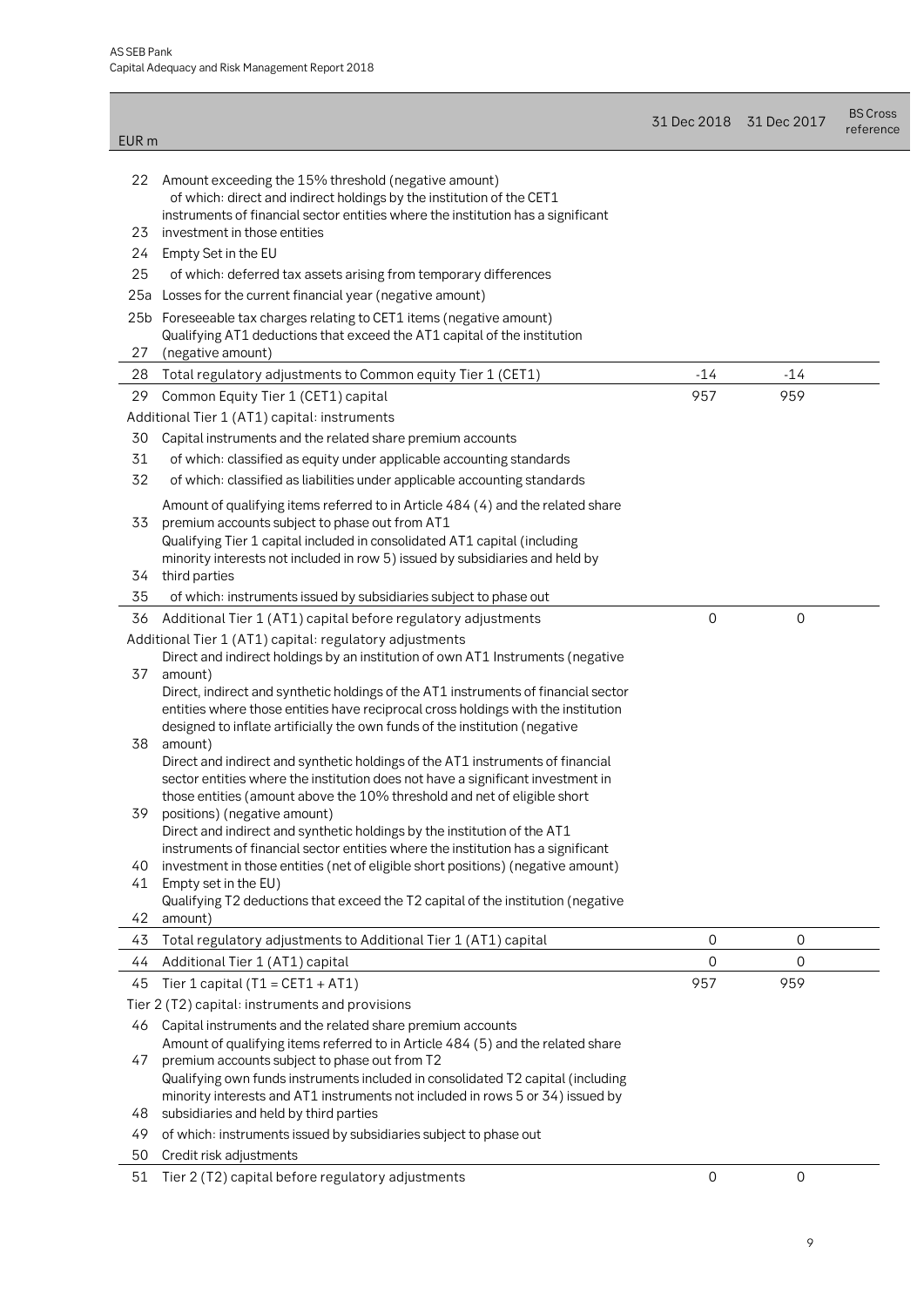EUR m

| 31 Dec 2018 31 Dec 2017 | <b>BS Cross</b> |
|-------------------------|-----------------|
|                         | reference       |

Tier 2 (T2) capital: regulatory adjustments

| 52       | Direct and indirect holdings by an institution of own T2 instruments and<br>subordinated loans (negative amount)<br>Holdings of the T2 instruments and subordinated loans of financial sector                                                                                                                                                                  |               |                |  |
|----------|----------------------------------------------------------------------------------------------------------------------------------------------------------------------------------------------------------------------------------------------------------------------------------------------------------------------------------------------------------------|---------------|----------------|--|
| 53       | entities where those entities have reciprocal cross holdings with the institution<br>designed to inflate artificially the own funds of the institution (negative<br>amount)                                                                                                                                                                                    |               |                |  |
| 54       | Direct and indirect holdings of the T2 instruments and subordinated loans of<br>financial sector entities where the institution does not have a significant<br>investment in those entities (amount above 10% threshold and net of eligible<br>short positions) (negative amount)<br>Direct and indirect holdings by the institution of the T2 instruments and |               |                |  |
| 55       | subordinated loans of financial sector entities where the institution has a<br>significant investment in those entities (net of eligible short positions)<br>(negative amount)                                                                                                                                                                                 |               |                |  |
| 56       | Empty set in EU                                                                                                                                                                                                                                                                                                                                                |               |                |  |
| 57       | Total regulatory adjustments to Tier 2 (T2) capital                                                                                                                                                                                                                                                                                                            | $\mathbf 0$   | $\overline{0}$ |  |
| 58       | Tier 2 (T2) capital                                                                                                                                                                                                                                                                                                                                            | $\mathbf 0$   | $\mathbf 0$    |  |
| 59       | Total capital $(TC = T1 + T2)$                                                                                                                                                                                                                                                                                                                                 | 957           | 959            |  |
| 60       | Total risk weighted assets                                                                                                                                                                                                                                                                                                                                     | 2617          | 2484           |  |
|          | Capital ratios and buffers                                                                                                                                                                                                                                                                                                                                     |               |                |  |
| 61       | Common Equity Tier 1 (as a percentage of risk exposure amount)                                                                                                                                                                                                                                                                                                 | 36,6%         | 38,6%          |  |
| 62       | Tier 1 (as a percentage of risk exposure amount)                                                                                                                                                                                                                                                                                                               | 36,6%         | 38,6%          |  |
| 63       | Total capital (as a percentage of risk exposure amount)<br>Institution specific buffer requirement (CET1 requirement in accordance with<br>article 92 (1) (a) plus capital conservation and countercyclical buffer<br>requirements, plus systemic risk buffer, plus the systemically important                                                                 | 36,6%         | 38,6%          |  |
| 64       | institution buffer, expressed as a percentage of risk exposure amount)                                                                                                                                                                                                                                                                                         | 10,0%         | 10,0%          |  |
| 65       | of which: capital conservation buffer requirements                                                                                                                                                                                                                                                                                                             | 2,5%          | 2,5%           |  |
| 66       | of which: countercyclical buffer requirements                                                                                                                                                                                                                                                                                                                  | 0,0%          | 0,0%           |  |
| 67       | of which: systemic risk buffer requirements                                                                                                                                                                                                                                                                                                                    | 1,0%          | 1,0%           |  |
| 68       | of which: Global Systemically Important Institutions (G-SII) or Other<br>67a Systemically Important Institutions (O-SII) buffer<br>Common Equity Tier 1 available to meet buffers (as a percentage of risk<br>exposure amount)                                                                                                                                 | 2,0%<br>31,7% | 2,0%<br>34,1%  |  |
| 69       | (Non relevant in EU regulation)                                                                                                                                                                                                                                                                                                                                |               |                |  |
| 70       | (Non relevant in EU regulation)                                                                                                                                                                                                                                                                                                                                |               |                |  |
| 71       | (Non relevant in EU regulation)                                                                                                                                                                                                                                                                                                                                |               |                |  |
|          | Amounts below the thresholds for deduction (before risk weighting)<br>Direct and indirect holdings of the capital of financial sector entities where the<br>institution does not have a significant investment in those entities (amount                                                                                                                       |               |                |  |
| 72<br>73 | below 10% threshold and net of eligible short positions)<br>Direct and indirect holdings by the institution of the CET 1 instruments of<br>financial sector entities where the institution has a significant investment in<br>those entities (amount below 10% threshold and net of eligible short positions)                                                  | 5             | 3              |  |
| 74<br>75 | Empty Set in the EU<br>Deferred tax assets arising from temporary differences (amount below 10%<br>threshold, net of related tax liability where the conditions in Article 38 (3) are<br>met)                                                                                                                                                                  |               |                |  |
|          | Applicable caps on the inclusion of provisions in Tier 2                                                                                                                                                                                                                                                                                                       |               |                |  |
|          |                                                                                                                                                                                                                                                                                                                                                                |               |                |  |

- Credit risk adjustments included in T2 in respect of exposures subject to
- 76 standardized approach (prior to the application of the cap)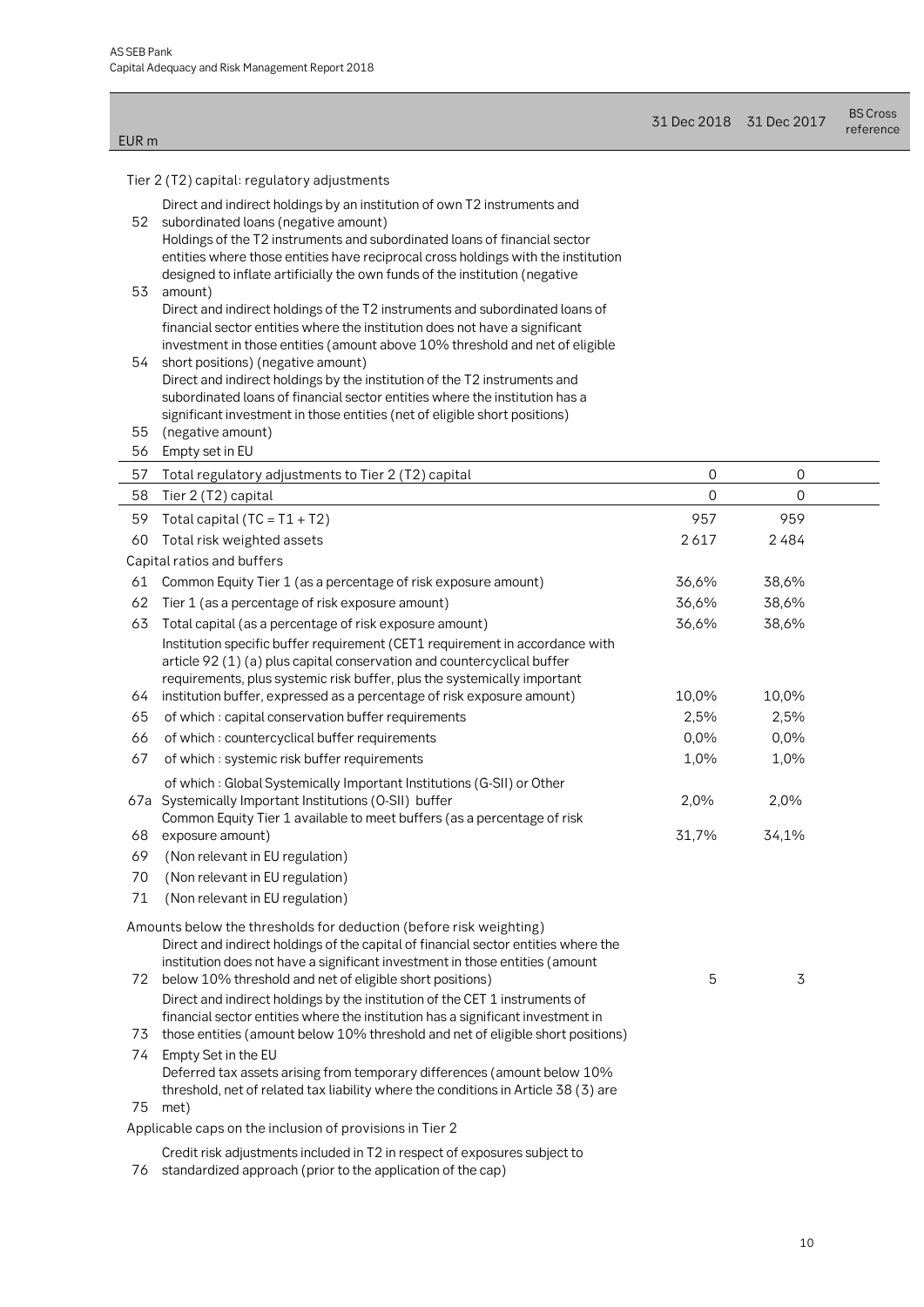| EUR m |                                                                                                                                                                                                                                       | 31 Dec 2018 31 Dec 2017 |    | <b>BS Cross</b><br>reference |
|-------|---------------------------------------------------------------------------------------------------------------------------------------------------------------------------------------------------------------------------------------|-------------------------|----|------------------------------|
|       |                                                                                                                                                                                                                                       |                         |    |                              |
| 77    | Cap on inclusion of credit risk adjustments in T2 under standardised approach                                                                                                                                                         | 4                       | 4  |                              |
| 78    | Credit risk adjustments included in T2 in respect of exposures subject to<br>internal ratings-based approach (prior to the application of the cap)<br>Cap for inclusion of credit risk adjustments in T2 under internal ratings-based |                         |    |                              |
| 79    | approach                                                                                                                                                                                                                              | 13                      | 12 |                              |
|       | Capital instruments subject to phase-out arrangements                                                                                                                                                                                 |                         |    |                              |
|       | (only applicable between 1 Jan 2013 and 1 Jan 2022)                                                                                                                                                                                   |                         |    |                              |
| 80    | Current cap on CET1 instruments subject to phase out arrangements<br>Amount excluded from CET1 due to cap (excess over cap after redemptions                                                                                          |                         |    |                              |
| 81    | and maturities)                                                                                                                                                                                                                       |                         |    |                              |
| 82    | Current cap on AT1 instruments subject to phase out arrangements<br>Amount excluded from AT1 due to cap (excess over cap after redemptions and                                                                                        |                         |    |                              |
| 83    | maturities)                                                                                                                                                                                                                           |                         |    |                              |
| 84    | Current cap on T2 instruments subject to phase out arrangements<br>Amount excluded from T2 due to cap (excess over cap after redemptions and                                                                                          |                         |    |                              |
| 85    | maturities)                                                                                                                                                                                                                           |                         |    |                              |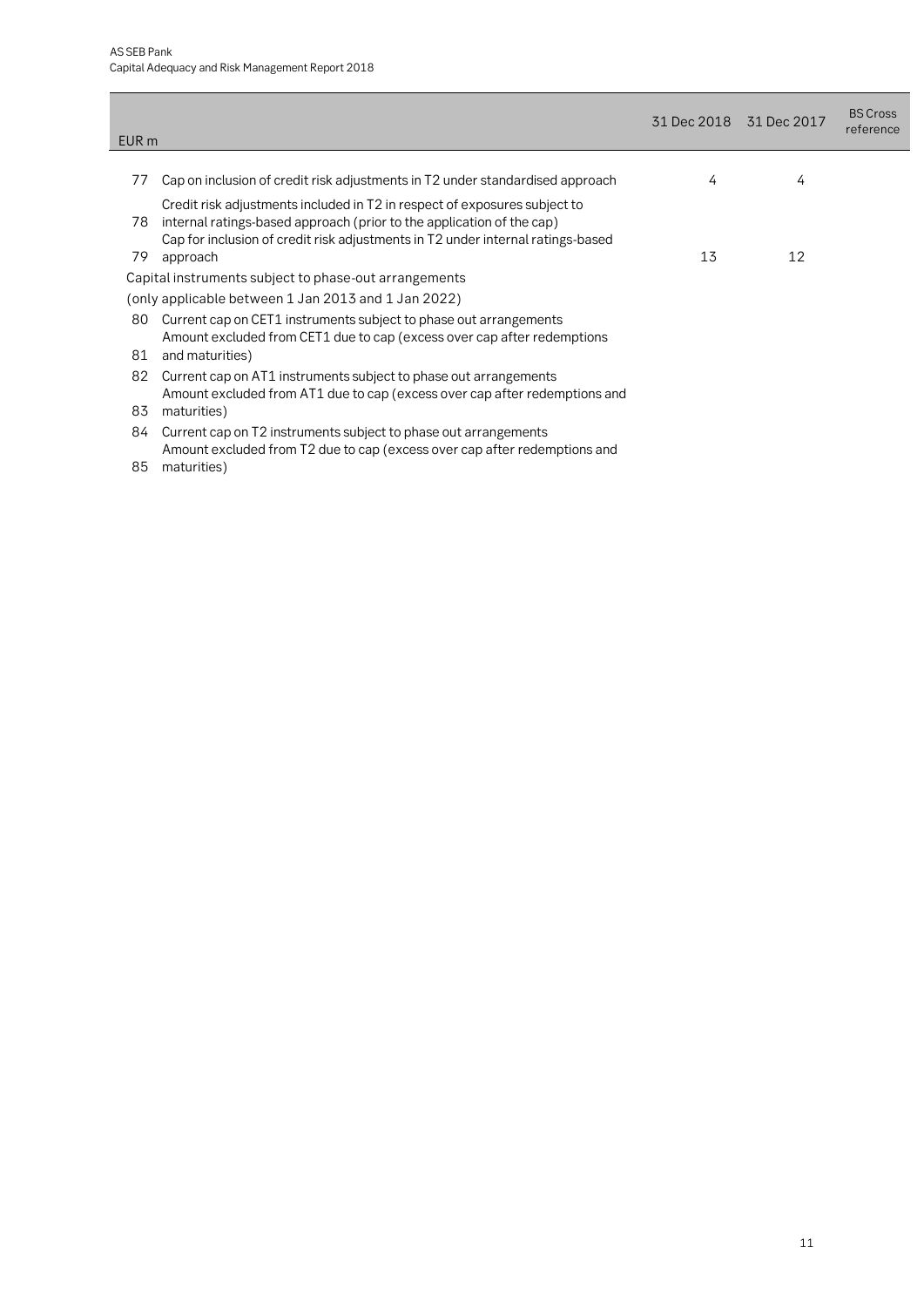### <span id="page-11-0"></span>Table 5. Capital instruments' main features

### **Disclosure according to Article 3 in EU Regulation No 1423/2013**

|                 | 31 Dec 2018                                                                                       |                       |
|-----------------|---------------------------------------------------------------------------------------------------|-----------------------|
|                 |                                                                                                   | AS SEB Pank           |
| 1               | <b>Issuer</b>                                                                                     | reg. No 10004252      |
| 2               | Unique identifier (eg CUSIP, ISIN or Bloomberg identifier for private placement                   | EE3100001793          |
| 3               | Governing law(s) of the instrument                                                                | Estonian Law          |
|                 | Regulatory treatment                                                                              |                       |
| 4               | <b>Transitional CRR rules</b>                                                                     | Common Equity Tier 1  |
| 5               | Post-transitional CRR rules                                                                       | Common Equity Tier 1  |
| 6               | Eligible at solo/(sub-)consolidated/solo & (sub-)consolidated                                     | Solo and consolidated |
| 7               | Instrument type (types to be specified by each jurisdiction)                                      | Ordinary shares       |
| 8               | Amount recognised in regulatory capital (currency in million, as of most recent reporting date)   | 43 EUR m              |
| 9               | Nominal amount of instrument                                                                      | 43 EUR m              |
| 9a              | Issue price                                                                                       | <b>EUR 0,64</b>       |
| 9b              | Redemption price                                                                                  | n/a                   |
| 10              | Accounting classification                                                                         | Share capital         |
| 11              | Original date of issuance                                                                         | 06.05.1994            |
| 12              | Perpetual or dated                                                                                | Perpetual             |
| 13              | Original maturity date                                                                            | Perpetual             |
| 14              | Issuer call subject to prior supervisory approval                                                 | N <sub>O</sub>        |
| 15              | Optional call date, contingent call dates, and redemption amount                                  | n/a                   |
| 16              | Subsequent call dates, if applicable                                                              | n/a                   |
|                 | Coupons / dividends                                                                               |                       |
| 17              | Fixed or floating dividend/coupon                                                                 | Floating              |
| 18              | Coupon rate and any related index                                                                 | n/a                   |
| 19              | Existence of a dividend stopper                                                                   | <b>NO</b>             |
| 20a             | Fully discretionary, partially discretionary or mandatory (in terms of timing                     | Fully discretionary   |
| 20 <sub>b</sub> | Fully discretionary, partially discretionary or mandatory (in terms of amount)                    | Fully discretionary   |
| 21              | Existence of step up or other incentive to redeem                                                 | N <sub>O</sub>        |
| 22              | Noncumulative or cumulative                                                                       | Noncumulative         |
| 23              | Convertible or non-convertible                                                                    | Non-convertible       |
| 24              | If convertible, conversion trigger (s)                                                            | n/a                   |
| 25              | If convertible, fully or partially                                                                | n/a                   |
| 26              | If convertible, conversion rate                                                                   | n/a                   |
| 27              | If convertible, mandatory or optional conversion                                                  | n/a                   |
| 28              | If convertible, specify instrument type convertible into                                          | n/a                   |
| 29              | If convertible, specify issuer of instrument it converts into                                     | n/a                   |
| 30              | Write-down features                                                                               | N <sub>O</sub>        |
| 31              | If write-down, write-down trigger (s)                                                             | n/a                   |
| 32              | If write-down, full or partial                                                                    | n/a                   |
| 33              | If write-down, permanent or temporary                                                             | n/a                   |
| 34              | If temporary write-down, description of write-up mechanism                                        | n/a                   |
|                 | Position in subordination hierarchy in liquidation (specify instrument type immediately senior to |                       |
| 35              | instrument)                                                                                       | n/a                   |
| 36              | Non-compliant transitioned features                                                               | N <sub>O</sub>        |
| 37              | If yes, specify non-compliant features                                                            | n/a                   |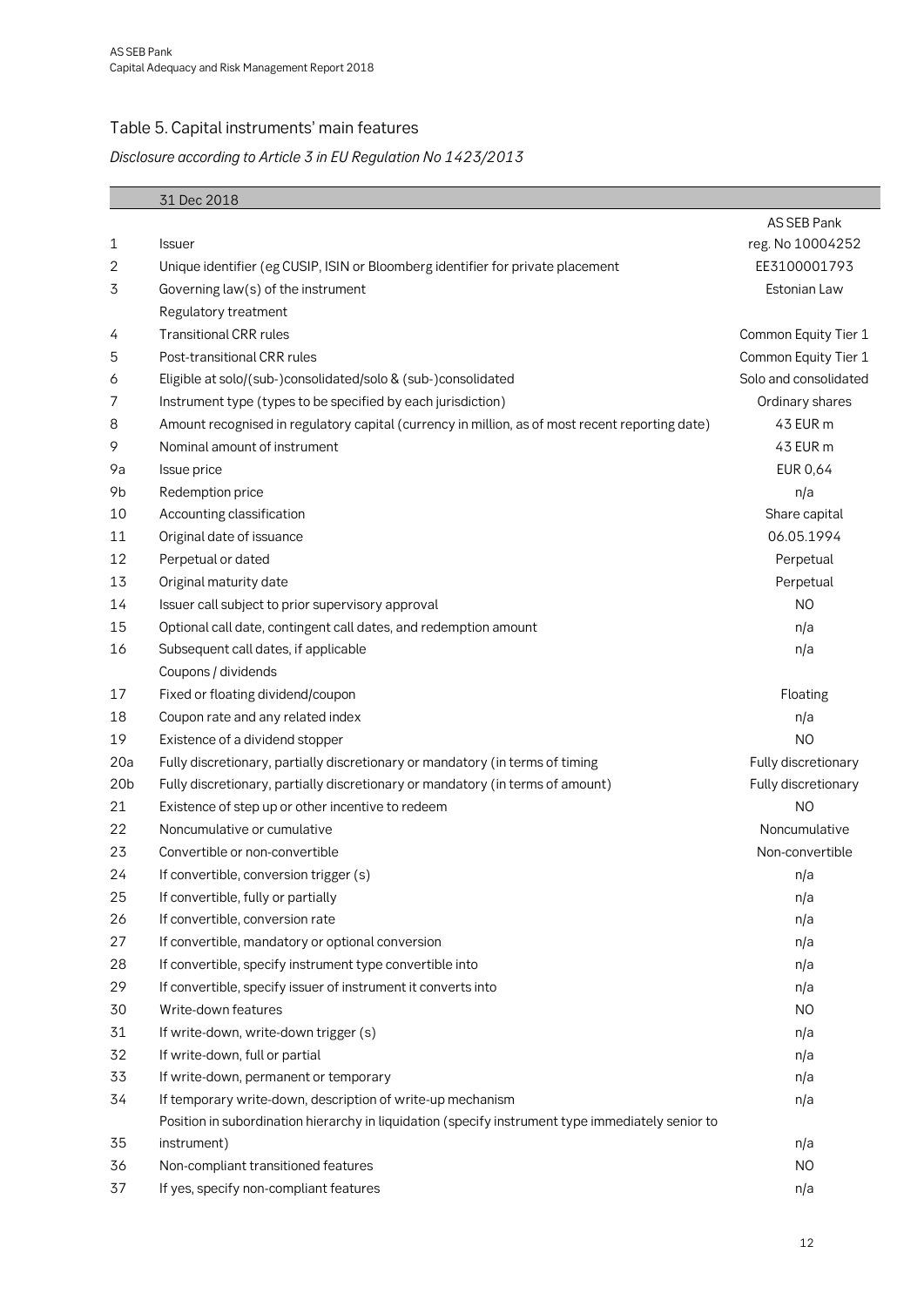#### Table 6. Geographical distribution of credit exposures relevant for the calculation of the countercyclical capital buffer

**Disclosure according to EU Regulation No 1555/2015**

|                      |          | General credit |          | Trading book |          | Securitisation |           | Own funds requirements |                |             |             |                 |
|----------------------|----------|----------------|----------|--------------|----------|----------------|-----------|------------------------|----------------|-------------|-------------|-----------------|
|                      |          | exposures      |          | exposures    |          | exposures      |           |                        |                |             |             |                 |
|                      |          |                | Sum of   | Value of     |          |                |           |                        |                |             |             |                 |
|                      |          |                | long and | trading      |          |                |           |                        |                |             |             |                 |
|                      |          |                | short    | book         |          |                |           |                        |                |             |             |                 |
|                      |          |                | position | exposure     |          |                | Of which: | Of which:              |                |             |             |                 |
|                      |          |                | οf       | for          |          |                | General   | Trading                | Of which:      |             | Own funds   | Countercyclical |
| 31 Dec 2018,         | Exposure | Exposure       | trading  | internal     | Exposure | Exposure       | credit    | book                   | Securitisation |             | requirement | capital buffer  |
| EUR m                | value SA | value IRB      | book     | models       | value SA | value IRB      | exposures | exposures              | exposures      | Total       | weights     | rate            |
| Breakdown by country |          |                |          |              |          |                |           |                        |                |             |             |                 |
| Estonia              | 392      | 5191           | $\Omega$ | $\Omega$     |          | 0              | 182       | $\mathbf 0$            | 0              | 182         | 98,9%       | 0,0%            |
| Sweden               |          | 2              | $\Omega$ | $\Omega$     |          | $\Omega$       | $\Omega$  | $\mathbf 0$            | $\overline{0}$ | $\Omega$    | 0,1%        | 2,0%            |
| Norway               | 0        | 4              | $\Omega$ | $\Omega$     |          | $\Omega$       | $\Omega$  | $\mathbf 0$            | 0              | $\mathbf 0$ | 0,0%        | 2,0%            |
| Other                | 8        | 46             | $\Omega$ | $\Omega$     |          | $\Omega$       | 3         | $\mathbf 0$            | $\Omega$       | 3           | 1,0%        | 0,0%            |
| Total                | 401      | 5243           | $\Omega$ | $\Omega$     |          | $\Omega$       | 185       | $\Omega$               | $\Omega$       | 185         | 100,0%      | 0,0%            |

#### <span id="page-12-0"></span>Table 7. Amount of institution-specific countercyclical capital buffer

**Disclosure according to EU Regulation No 1555/2015**

<span id="page-12-1"></span>

| 31 Dec 2017, EUR m                                      |         |
|---------------------------------------------------------|---------|
| Total risk exposure amount                              | 5644    |
| Institution specific countercyclical buffer rate        | $0.0\%$ |
| Institution specific countercyclical buffer requirement | በ በ%    |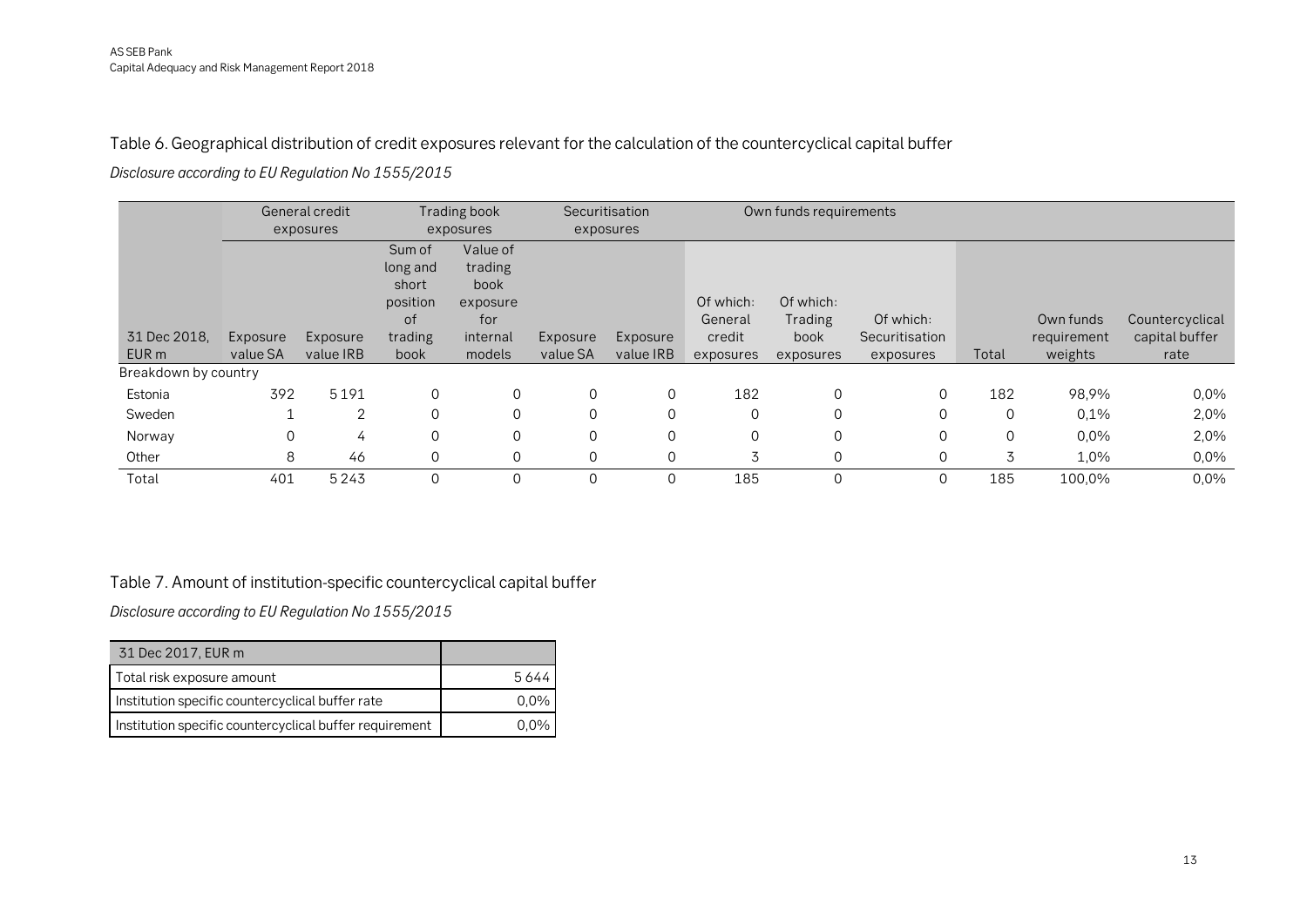### <span id="page-13-0"></span>Table 8. Leverage ratio

#### **Disclosure according to EU Regulation 2016/200**

| Table LRSum: Summary reconciliation of accounting assets and leverage ratio exposures<br>Applicable amount<br>6124<br>1<br>6558<br>Total assets as per published financial statements<br>Adjustment for entities which are consolidated for accounting purposes but are outside the<br>2<br>scope of regulatory consolidation<br>(Adjustment for fiduciary assets recognised on the balance sheet pursuant to the<br>applicable accounting framework but excluded from the leverage ratio total exposure<br>measure in accordance with Article 429(13) of Regulation (EU) No 575/2013)<br>3<br>Adjustments for derivative financial instruments<br>4<br>5<br>4<br>Adjustment for securities financing transactions (SFTs)<br>5<br>Adjustment for off-balance sheet items (ie conversion to credit equivalent amounts of off-<br>600<br>569<br>balance sheet exposures)<br>6<br>(Adjustment for intragroup exposures excluded from the leverage ratio total exposure<br>measure in accordance with Article 429(7) of Regulation (EU) No 575/2013)<br>EU-6a<br>(Adjustment for exposures excluded from the leverage ratio total exposure measure in<br>accordance with Article 429(14) of Regulation (EU) No 575/2013)<br>EU-6b<br>Other adjustments<br>7<br>-14<br>-14<br>6684<br>7149<br>8<br>Leverage ratio total exposure measure<br>Table LRCom: Leverage ratio common disclosure<br>CRR leverage ratio exposure<br>On-balance sheet exposures (excluding derivatives and SFTs)<br>On-balance sheet items (excluding derivatives, SFTs and fiduciary assets, but including<br>6552<br>6101<br>collateral)<br>1<br>2<br>$-14$<br>$-14$<br>(Asset amounts deducted in determining Tier 1 capital)<br>Total on-balance sheet exposures (excluding derivatives, SFTs and fiduciary assets)<br>(sum of lines 1 and 2)<br>3<br>6538<br>6087<br>Derivative exposures<br>Replacement cost associated with all derivatives transactions (ie net of eligible cash<br>21<br>variation margin)<br>6<br>4<br>Add-on amounts for PFE associated with all derivatives transactions (mark-to-market<br>5<br>5<br>method)<br>6<br>$EU-5a$<br>Exposure determined under Original Exposure Method<br>Gross-up for derivatives collateral provided where deducted from the balance sheet assets<br>pursuant to the applicable accounting framework<br>6<br>(Deductions of receivables assets for cash variation margin provided in derivatives<br>7<br>transactions)<br>8<br>(Exempted CCP leg of client-cleared trade exposures)<br>9<br>Adjusted effective notional amount of written credit derivatives<br>10<br>(Adjusted effective notional offsets and add-on deductions for written credit derivatives)<br>11<br>27<br>11<br>Total derivatives exposures (sum of lines 4 to 10)<br>SFT exposures<br>Gross SFT assets (with no recognition of netting), after adjusting for sales accounting<br>12<br>transactions<br>13<br>(Netted amounts of cash payables and cash receivables of gross SFT assets)<br>14<br>Counterparty credit risk exposure for SFT assets<br>Derogation for SFTs: Counterparty credit risk exposure in accordance with Articles<br>EU-14a 429b(4) and 222 of Regulation (EU) No 575/2013<br>15<br>Agent transaction exposures<br>EU-15a<br>(Exempted CCP leg of client-cleared SFT exposure)<br>Total securities financing transaction exposures (sum of lines 12 to 15a)<br>0<br>16<br>0 | EUR <sub>m</sub> | 31 Dec 2018 | 31 Dec 2017 |
|-------------------------------------------------------------------------------------------------------------------------------------------------------------------------------------------------------------------------------------------------------------------------------------------------------------------------------------------------------------------------------------------------------------------------------------------------------------------------------------------------------------------------------------------------------------------------------------------------------------------------------------------------------------------------------------------------------------------------------------------------------------------------------------------------------------------------------------------------------------------------------------------------------------------------------------------------------------------------------------------------------------------------------------------------------------------------------------------------------------------------------------------------------------------------------------------------------------------------------------------------------------------------------------------------------------------------------------------------------------------------------------------------------------------------------------------------------------------------------------------------------------------------------------------------------------------------------------------------------------------------------------------------------------------------------------------------------------------------------------------------------------------------------------------------------------------------------------------------------------------------------------------------------------------------------------------------------------------------------------------------------------------------------------------------------------------------------------------------------------------------------------------------------------------------------------------------------------------------------------------------------------------------------------------------------------------------------------------------------------------------------------------------------------------------------------------------------------------------------------------------------------------------------------------------------------------------------------------------------------------------------------------------------------------------------------------------------------------------------------------------------------------------------------------------------------------------------------------------------------------------------------------------------------------------------------------------------------------------------------------------------------------------------------------------------------------------------------------------------------------------------------------------------------------------------------------------------------------------------------------------------------------------------------------------------------------------------------------------------------------------------------------------------|------------------|-------------|-------------|
|                                                                                                                                                                                                                                                                                                                                                                                                                                                                                                                                                                                                                                                                                                                                                                                                                                                                                                                                                                                                                                                                                                                                                                                                                                                                                                                                                                                                                                                                                                                                                                                                                                                                                                                                                                                                                                                                                                                                                                                                                                                                                                                                                                                                                                                                                                                                                                                                                                                                                                                                                                                                                                                                                                                                                                                                                                                                                                                                                                                                                                                                                                                                                                                                                                                                                                                                                                                                       |                  |             |             |
|                                                                                                                                                                                                                                                                                                                                                                                                                                                                                                                                                                                                                                                                                                                                                                                                                                                                                                                                                                                                                                                                                                                                                                                                                                                                                                                                                                                                                                                                                                                                                                                                                                                                                                                                                                                                                                                                                                                                                                                                                                                                                                                                                                                                                                                                                                                                                                                                                                                                                                                                                                                                                                                                                                                                                                                                                                                                                                                                                                                                                                                                                                                                                                                                                                                                                                                                                                                                       |                  |             |             |
|                                                                                                                                                                                                                                                                                                                                                                                                                                                                                                                                                                                                                                                                                                                                                                                                                                                                                                                                                                                                                                                                                                                                                                                                                                                                                                                                                                                                                                                                                                                                                                                                                                                                                                                                                                                                                                                                                                                                                                                                                                                                                                                                                                                                                                                                                                                                                                                                                                                                                                                                                                                                                                                                                                                                                                                                                                                                                                                                                                                                                                                                                                                                                                                                                                                                                                                                                                                                       |                  |             |             |
|                                                                                                                                                                                                                                                                                                                                                                                                                                                                                                                                                                                                                                                                                                                                                                                                                                                                                                                                                                                                                                                                                                                                                                                                                                                                                                                                                                                                                                                                                                                                                                                                                                                                                                                                                                                                                                                                                                                                                                                                                                                                                                                                                                                                                                                                                                                                                                                                                                                                                                                                                                                                                                                                                                                                                                                                                                                                                                                                                                                                                                                                                                                                                                                                                                                                                                                                                                                                       |                  |             |             |
|                                                                                                                                                                                                                                                                                                                                                                                                                                                                                                                                                                                                                                                                                                                                                                                                                                                                                                                                                                                                                                                                                                                                                                                                                                                                                                                                                                                                                                                                                                                                                                                                                                                                                                                                                                                                                                                                                                                                                                                                                                                                                                                                                                                                                                                                                                                                                                                                                                                                                                                                                                                                                                                                                                                                                                                                                                                                                                                                                                                                                                                                                                                                                                                                                                                                                                                                                                                                       |                  |             |             |
|                                                                                                                                                                                                                                                                                                                                                                                                                                                                                                                                                                                                                                                                                                                                                                                                                                                                                                                                                                                                                                                                                                                                                                                                                                                                                                                                                                                                                                                                                                                                                                                                                                                                                                                                                                                                                                                                                                                                                                                                                                                                                                                                                                                                                                                                                                                                                                                                                                                                                                                                                                                                                                                                                                                                                                                                                                                                                                                                                                                                                                                                                                                                                                                                                                                                                                                                                                                                       |                  |             |             |
|                                                                                                                                                                                                                                                                                                                                                                                                                                                                                                                                                                                                                                                                                                                                                                                                                                                                                                                                                                                                                                                                                                                                                                                                                                                                                                                                                                                                                                                                                                                                                                                                                                                                                                                                                                                                                                                                                                                                                                                                                                                                                                                                                                                                                                                                                                                                                                                                                                                                                                                                                                                                                                                                                                                                                                                                                                                                                                                                                                                                                                                                                                                                                                                                                                                                                                                                                                                                       |                  |             |             |
|                                                                                                                                                                                                                                                                                                                                                                                                                                                                                                                                                                                                                                                                                                                                                                                                                                                                                                                                                                                                                                                                                                                                                                                                                                                                                                                                                                                                                                                                                                                                                                                                                                                                                                                                                                                                                                                                                                                                                                                                                                                                                                                                                                                                                                                                                                                                                                                                                                                                                                                                                                                                                                                                                                                                                                                                                                                                                                                                                                                                                                                                                                                                                                                                                                                                                                                                                                                                       |                  |             |             |
|                                                                                                                                                                                                                                                                                                                                                                                                                                                                                                                                                                                                                                                                                                                                                                                                                                                                                                                                                                                                                                                                                                                                                                                                                                                                                                                                                                                                                                                                                                                                                                                                                                                                                                                                                                                                                                                                                                                                                                                                                                                                                                                                                                                                                                                                                                                                                                                                                                                                                                                                                                                                                                                                                                                                                                                                                                                                                                                                                                                                                                                                                                                                                                                                                                                                                                                                                                                                       |                  |             |             |
|                                                                                                                                                                                                                                                                                                                                                                                                                                                                                                                                                                                                                                                                                                                                                                                                                                                                                                                                                                                                                                                                                                                                                                                                                                                                                                                                                                                                                                                                                                                                                                                                                                                                                                                                                                                                                                                                                                                                                                                                                                                                                                                                                                                                                                                                                                                                                                                                                                                                                                                                                                                                                                                                                                                                                                                                                                                                                                                                                                                                                                                                                                                                                                                                                                                                                                                                                                                                       |                  |             |             |
|                                                                                                                                                                                                                                                                                                                                                                                                                                                                                                                                                                                                                                                                                                                                                                                                                                                                                                                                                                                                                                                                                                                                                                                                                                                                                                                                                                                                                                                                                                                                                                                                                                                                                                                                                                                                                                                                                                                                                                                                                                                                                                                                                                                                                                                                                                                                                                                                                                                                                                                                                                                                                                                                                                                                                                                                                                                                                                                                                                                                                                                                                                                                                                                                                                                                                                                                                                                                       |                  |             |             |
|                                                                                                                                                                                                                                                                                                                                                                                                                                                                                                                                                                                                                                                                                                                                                                                                                                                                                                                                                                                                                                                                                                                                                                                                                                                                                                                                                                                                                                                                                                                                                                                                                                                                                                                                                                                                                                                                                                                                                                                                                                                                                                                                                                                                                                                                                                                                                                                                                                                                                                                                                                                                                                                                                                                                                                                                                                                                                                                                                                                                                                                                                                                                                                                                                                                                                                                                                                                                       |                  |             |             |
|                                                                                                                                                                                                                                                                                                                                                                                                                                                                                                                                                                                                                                                                                                                                                                                                                                                                                                                                                                                                                                                                                                                                                                                                                                                                                                                                                                                                                                                                                                                                                                                                                                                                                                                                                                                                                                                                                                                                                                                                                                                                                                                                                                                                                                                                                                                                                                                                                                                                                                                                                                                                                                                                                                                                                                                                                                                                                                                                                                                                                                                                                                                                                                                                                                                                                                                                                                                                       |                  |             |             |
|                                                                                                                                                                                                                                                                                                                                                                                                                                                                                                                                                                                                                                                                                                                                                                                                                                                                                                                                                                                                                                                                                                                                                                                                                                                                                                                                                                                                                                                                                                                                                                                                                                                                                                                                                                                                                                                                                                                                                                                                                                                                                                                                                                                                                                                                                                                                                                                                                                                                                                                                                                                                                                                                                                                                                                                                                                                                                                                                                                                                                                                                                                                                                                                                                                                                                                                                                                                                       |                  |             |             |
|                                                                                                                                                                                                                                                                                                                                                                                                                                                                                                                                                                                                                                                                                                                                                                                                                                                                                                                                                                                                                                                                                                                                                                                                                                                                                                                                                                                                                                                                                                                                                                                                                                                                                                                                                                                                                                                                                                                                                                                                                                                                                                                                                                                                                                                                                                                                                                                                                                                                                                                                                                                                                                                                                                                                                                                                                                                                                                                                                                                                                                                                                                                                                                                                                                                                                                                                                                                                       |                  |             |             |
|                                                                                                                                                                                                                                                                                                                                                                                                                                                                                                                                                                                                                                                                                                                                                                                                                                                                                                                                                                                                                                                                                                                                                                                                                                                                                                                                                                                                                                                                                                                                                                                                                                                                                                                                                                                                                                                                                                                                                                                                                                                                                                                                                                                                                                                                                                                                                                                                                                                                                                                                                                                                                                                                                                                                                                                                                                                                                                                                                                                                                                                                                                                                                                                                                                                                                                                                                                                                       |                  |             |             |
|                                                                                                                                                                                                                                                                                                                                                                                                                                                                                                                                                                                                                                                                                                                                                                                                                                                                                                                                                                                                                                                                                                                                                                                                                                                                                                                                                                                                                                                                                                                                                                                                                                                                                                                                                                                                                                                                                                                                                                                                                                                                                                                                                                                                                                                                                                                                                                                                                                                                                                                                                                                                                                                                                                                                                                                                                                                                                                                                                                                                                                                                                                                                                                                                                                                                                                                                                                                                       |                  |             |             |
|                                                                                                                                                                                                                                                                                                                                                                                                                                                                                                                                                                                                                                                                                                                                                                                                                                                                                                                                                                                                                                                                                                                                                                                                                                                                                                                                                                                                                                                                                                                                                                                                                                                                                                                                                                                                                                                                                                                                                                                                                                                                                                                                                                                                                                                                                                                                                                                                                                                                                                                                                                                                                                                                                                                                                                                                                                                                                                                                                                                                                                                                                                                                                                                                                                                                                                                                                                                                       |                  |             |             |
|                                                                                                                                                                                                                                                                                                                                                                                                                                                                                                                                                                                                                                                                                                                                                                                                                                                                                                                                                                                                                                                                                                                                                                                                                                                                                                                                                                                                                                                                                                                                                                                                                                                                                                                                                                                                                                                                                                                                                                                                                                                                                                                                                                                                                                                                                                                                                                                                                                                                                                                                                                                                                                                                                                                                                                                                                                                                                                                                                                                                                                                                                                                                                                                                                                                                                                                                                                                                       |                  |             |             |
|                                                                                                                                                                                                                                                                                                                                                                                                                                                                                                                                                                                                                                                                                                                                                                                                                                                                                                                                                                                                                                                                                                                                                                                                                                                                                                                                                                                                                                                                                                                                                                                                                                                                                                                                                                                                                                                                                                                                                                                                                                                                                                                                                                                                                                                                                                                                                                                                                                                                                                                                                                                                                                                                                                                                                                                                                                                                                                                                                                                                                                                                                                                                                                                                                                                                                                                                                                                                       |                  |             |             |
|                                                                                                                                                                                                                                                                                                                                                                                                                                                                                                                                                                                                                                                                                                                                                                                                                                                                                                                                                                                                                                                                                                                                                                                                                                                                                                                                                                                                                                                                                                                                                                                                                                                                                                                                                                                                                                                                                                                                                                                                                                                                                                                                                                                                                                                                                                                                                                                                                                                                                                                                                                                                                                                                                                                                                                                                                                                                                                                                                                                                                                                                                                                                                                                                                                                                                                                                                                                                       |                  |             |             |
|                                                                                                                                                                                                                                                                                                                                                                                                                                                                                                                                                                                                                                                                                                                                                                                                                                                                                                                                                                                                                                                                                                                                                                                                                                                                                                                                                                                                                                                                                                                                                                                                                                                                                                                                                                                                                                                                                                                                                                                                                                                                                                                                                                                                                                                                                                                                                                                                                                                                                                                                                                                                                                                                                                                                                                                                                                                                                                                                                                                                                                                                                                                                                                                                                                                                                                                                                                                                       |                  |             |             |
|                                                                                                                                                                                                                                                                                                                                                                                                                                                                                                                                                                                                                                                                                                                                                                                                                                                                                                                                                                                                                                                                                                                                                                                                                                                                                                                                                                                                                                                                                                                                                                                                                                                                                                                                                                                                                                                                                                                                                                                                                                                                                                                                                                                                                                                                                                                                                                                                                                                                                                                                                                                                                                                                                                                                                                                                                                                                                                                                                                                                                                                                                                                                                                                                                                                                                                                                                                                                       |                  |             |             |
|                                                                                                                                                                                                                                                                                                                                                                                                                                                                                                                                                                                                                                                                                                                                                                                                                                                                                                                                                                                                                                                                                                                                                                                                                                                                                                                                                                                                                                                                                                                                                                                                                                                                                                                                                                                                                                                                                                                                                                                                                                                                                                                                                                                                                                                                                                                                                                                                                                                                                                                                                                                                                                                                                                                                                                                                                                                                                                                                                                                                                                                                                                                                                                                                                                                                                                                                                                                                       |                  |             |             |
|                                                                                                                                                                                                                                                                                                                                                                                                                                                                                                                                                                                                                                                                                                                                                                                                                                                                                                                                                                                                                                                                                                                                                                                                                                                                                                                                                                                                                                                                                                                                                                                                                                                                                                                                                                                                                                                                                                                                                                                                                                                                                                                                                                                                                                                                                                                                                                                                                                                                                                                                                                                                                                                                                                                                                                                                                                                                                                                                                                                                                                                                                                                                                                                                                                                                                                                                                                                                       |                  |             |             |
|                                                                                                                                                                                                                                                                                                                                                                                                                                                                                                                                                                                                                                                                                                                                                                                                                                                                                                                                                                                                                                                                                                                                                                                                                                                                                                                                                                                                                                                                                                                                                                                                                                                                                                                                                                                                                                                                                                                                                                                                                                                                                                                                                                                                                                                                                                                                                                                                                                                                                                                                                                                                                                                                                                                                                                                                                                                                                                                                                                                                                                                                                                                                                                                                                                                                                                                                                                                                       |                  |             |             |
|                                                                                                                                                                                                                                                                                                                                                                                                                                                                                                                                                                                                                                                                                                                                                                                                                                                                                                                                                                                                                                                                                                                                                                                                                                                                                                                                                                                                                                                                                                                                                                                                                                                                                                                                                                                                                                                                                                                                                                                                                                                                                                                                                                                                                                                                                                                                                                                                                                                                                                                                                                                                                                                                                                                                                                                                                                                                                                                                                                                                                                                                                                                                                                                                                                                                                                                                                                                                       |                  |             |             |
|                                                                                                                                                                                                                                                                                                                                                                                                                                                                                                                                                                                                                                                                                                                                                                                                                                                                                                                                                                                                                                                                                                                                                                                                                                                                                                                                                                                                                                                                                                                                                                                                                                                                                                                                                                                                                                                                                                                                                                                                                                                                                                                                                                                                                                                                                                                                                                                                                                                                                                                                                                                                                                                                                                                                                                                                                                                                                                                                                                                                                                                                                                                                                                                                                                                                                                                                                                                                       |                  |             |             |
|                                                                                                                                                                                                                                                                                                                                                                                                                                                                                                                                                                                                                                                                                                                                                                                                                                                                                                                                                                                                                                                                                                                                                                                                                                                                                                                                                                                                                                                                                                                                                                                                                                                                                                                                                                                                                                                                                                                                                                                                                                                                                                                                                                                                                                                                                                                                                                                                                                                                                                                                                                                                                                                                                                                                                                                                                                                                                                                                                                                                                                                                                                                                                                                                                                                                                                                                                                                                       |                  |             |             |
|                                                                                                                                                                                                                                                                                                                                                                                                                                                                                                                                                                                                                                                                                                                                                                                                                                                                                                                                                                                                                                                                                                                                                                                                                                                                                                                                                                                                                                                                                                                                                                                                                                                                                                                                                                                                                                                                                                                                                                                                                                                                                                                                                                                                                                                                                                                                                                                                                                                                                                                                                                                                                                                                                                                                                                                                                                                                                                                                                                                                                                                                                                                                                                                                                                                                                                                                                                                                       |                  |             |             |
|                                                                                                                                                                                                                                                                                                                                                                                                                                                                                                                                                                                                                                                                                                                                                                                                                                                                                                                                                                                                                                                                                                                                                                                                                                                                                                                                                                                                                                                                                                                                                                                                                                                                                                                                                                                                                                                                                                                                                                                                                                                                                                                                                                                                                                                                                                                                                                                                                                                                                                                                                                                                                                                                                                                                                                                                                                                                                                                                                                                                                                                                                                                                                                                                                                                                                                                                                                                                       |                  |             |             |
|                                                                                                                                                                                                                                                                                                                                                                                                                                                                                                                                                                                                                                                                                                                                                                                                                                                                                                                                                                                                                                                                                                                                                                                                                                                                                                                                                                                                                                                                                                                                                                                                                                                                                                                                                                                                                                                                                                                                                                                                                                                                                                                                                                                                                                                                                                                                                                                                                                                                                                                                                                                                                                                                                                                                                                                                                                                                                                                                                                                                                                                                                                                                                                                                                                                                                                                                                                                                       |                  |             |             |
|                                                                                                                                                                                                                                                                                                                                                                                                                                                                                                                                                                                                                                                                                                                                                                                                                                                                                                                                                                                                                                                                                                                                                                                                                                                                                                                                                                                                                                                                                                                                                                                                                                                                                                                                                                                                                                                                                                                                                                                                                                                                                                                                                                                                                                                                                                                                                                                                                                                                                                                                                                                                                                                                                                                                                                                                                                                                                                                                                                                                                                                                                                                                                                                                                                                                                                                                                                                                       |                  |             |             |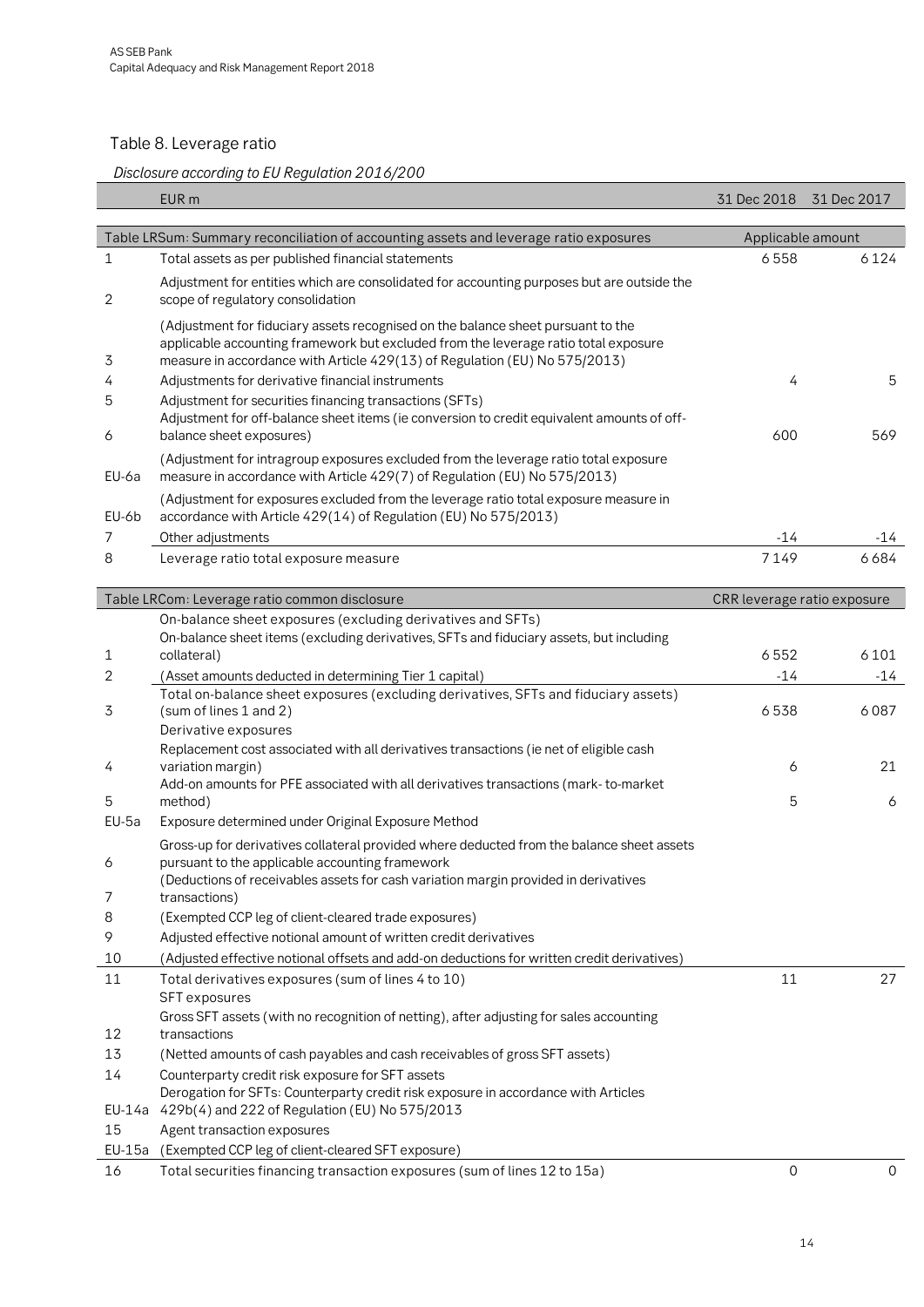|        | EUR <sub>m</sub>                                                                                                                                                                                                                                                            | 31 Dec 2018     | 31 Dec 2017     |
|--------|-----------------------------------------------------------------------------------------------------------------------------------------------------------------------------------------------------------------------------------------------------------------------------|-----------------|-----------------|
|        | Other off-balance sheet exposures                                                                                                                                                                                                                                           |                 |                 |
|        |                                                                                                                                                                                                                                                                             |                 |                 |
| 17     | Off-balance sheet exposures at gross notional amount                                                                                                                                                                                                                        | 1214            | 1528            |
| 18     | (Adjustments for conversion to credit equivalent amounts)                                                                                                                                                                                                                   | $-614$          | $-688$          |
| 19     | Other off-balance sheet exposures (sum of lines 17 and 18)                                                                                                                                                                                                                  | 600             | 570             |
|        | Exempted exposures in accordance with Article 429(7) and (14) of Regulation (EU) No<br>575/2013 (on and off balance sheet)                                                                                                                                                  |                 |                 |
| EU-19a | (Intragroup exposures (solo basis) exempted in accordance with Article 429(7) of<br>Regulation (EU) No 575/2013 (on and off balance sheet))<br>(Exposures exempted in accordance with Article 429 (14) of Regulation (EU) No<br>EU-19b 575/2013 (on and off balance sheet)) |                 |                 |
|        | Capital and total exposure measure                                                                                                                                                                                                                                          |                 |                 |
| 20     | Tier 1 capital                                                                                                                                                                                                                                                              | 957             | 959             |
| 21     | Leverage ratio total exposure measure (sum of lines 3, 11, 16, 19, EU-19a and EU-19b)<br>Leverage ratio                                                                                                                                                                     | 7149            | 6684            |
| 22     | Leverage ratio<br>Choice on transitional arrangements and amount of derecognised fiduciary items                                                                                                                                                                            | 13,4%           | 14,3%           |
| EU-23  | Choice on transitional arrangements for the definition of the capital measure<br>Amount of derecognised fiduciary items in accordance with Article 429(11) of Regulation                                                                                                    | Fully phased in | Fully phased in |
| EU-24  | (EU) No 575/2013                                                                                                                                                                                                                                                            |                 |                 |

| exposures) | Table LRSpl: Split-up of on balance sheet exposures (excluding derivatives, SFTs and exempted                              | CRR leverage ratio exposure |         |
|------------|----------------------------------------------------------------------------------------------------------------------------|-----------------------------|---------|
|            |                                                                                                                            |                             |         |
| $EU-1$     | Total on-balance sheet exposures (excluding derivatives, SFTs, and exempted exposures),<br>of which:                       | 6552                        | 6101    |
| $EU-2$     | Trading book exposures                                                                                                     | 0                           | 0       |
| $EU-3$     | Banking book exposures, of which:                                                                                          | 6552                        | 6 1 0 1 |
| EU-4       | Covered bonds                                                                                                              |                             |         |
| $EU-5$     | Exposures treated as sovereigns<br>Exposures to regional governments, MDB, international organisations and PSE not treated | 1433                        | 1 2 5 8 |
| EU-6       | as sovereigns                                                                                                              |                             |         |
| EU-7       | Institutions                                                                                                               | 109                         | 172     |
| EU-8       | Secured by mortgages of immovable properties                                                                               | 3742                        | 3543    |
| EU-9       | Retail exposures                                                                                                           | 462                         | 410     |
| EU-10      | Corporate                                                                                                                  | 694                         | 564     |
| EU-11      | Exposures in default                                                                                                       | 36                          | 58      |
| EU-12      | Other exposures (eg equity, securitisations, and other non-credit obligation assets)                                       | 76                          | 96      |

#### Table LRQua: Free format text boxes for disclosure on qualitative items

Leverage ratio is considered in capital and risk management and planning. The leverage ratio is frequently monitored and risks involved are assessed.

SEB's capital plan covers the strategic planning horizon and projects economic and legal capital requirements, as well as available capital resources and relevant ratios including risk-based and non-risk based metrics such as the leverage ratio. It is forward-looking, taking into account current and planned business volumes. The capital plan is stress tested for potential down-turns in the macroeconomic environment, strategic risk factors identified in the business planning, and other relevant scenarios. The capital plan is established annually, and updated as needs arise during the year. Capital is managed centrally, pursuant to an internal framework in accordance with local requirements as regards statutory and internal capital.

In 2018, there were no significant factors impacting the leverage ratio.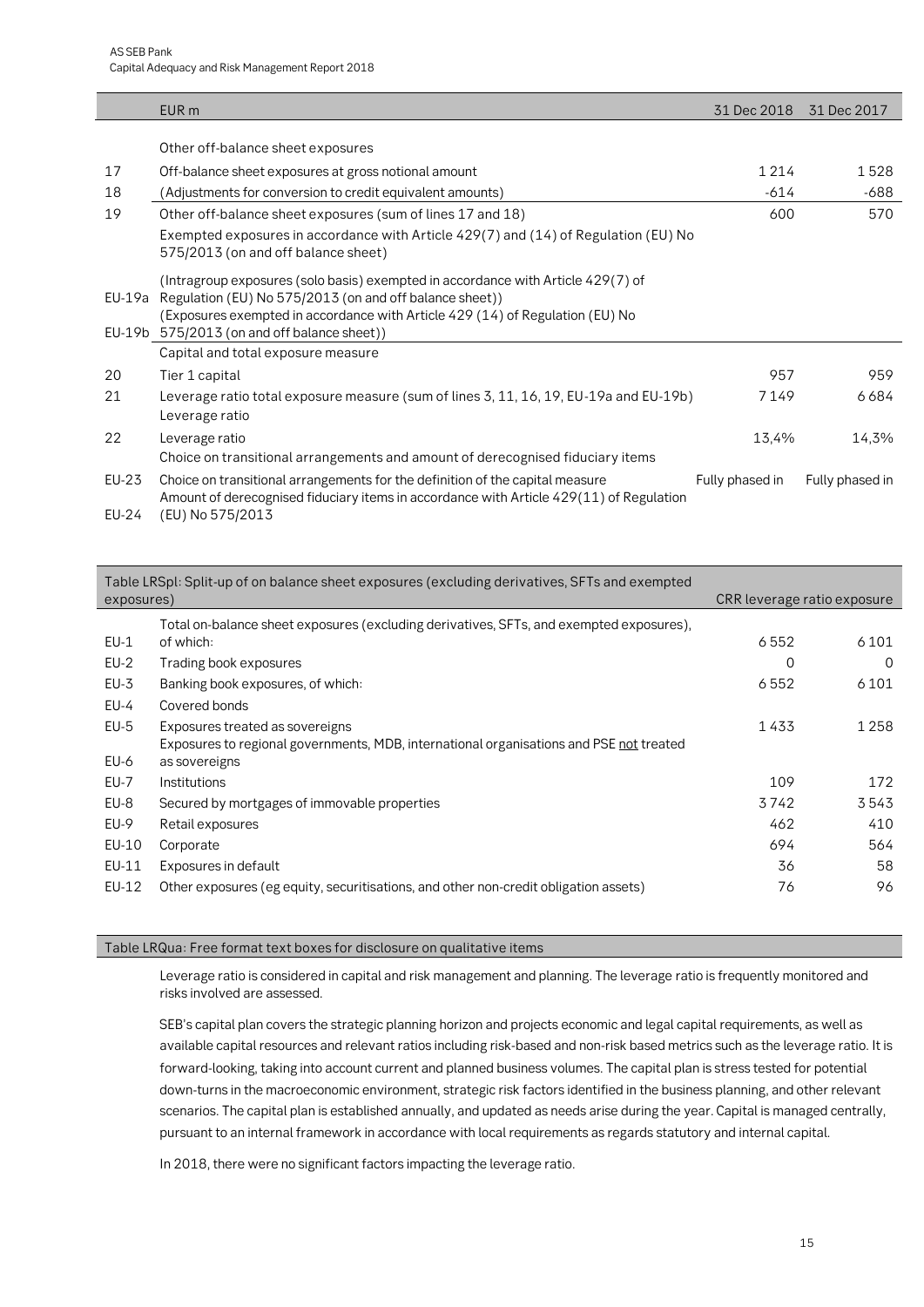### Credit exposure

### <span id="page-15-0"></span>Table 9. EU CRB-B - Total and average net amount of exposures

|                                          |         |                | 31 Dec 2017 |          |          |         |
|------------------------------------------|---------|----------------|-------------|----------|----------|---------|
| Net value of exposure, EUR m             | Estonia | Other*         | Total       | Estonia  | Other*   | Total   |
| Central governments or central banks     |         |                |             |          |          |         |
| Institutions                             |         | 140            | 141         | $\Omega$ | 27       | 27      |
| Corporates                               | 3168    | 23             | 3191        | 2931     | 30       | 2961    |
| of which large corporates                | 1952    | 18             | 1970        | 1216     | 13       | 1229    |
| of which SME corporates                  | 1183    | 5              | 1187        | 1638     | 17       | 1655    |
| of which Specialised Lending             | 33      | $\Omega$       | 33          | 77       |          | 77      |
| Retail exposures                         | 2518    | 33             | 2550        | 2 3 5 4  | 9        | 2 3 6 3 |
| of which secured by real estate property | 2290    | 31             | 2321        | 2137     |          | 2146    |
| of which retail SME                      | 71      | 0              | 71          | 69       | $\Omega$ | 69      |
| of which other retail exposures          | 157     | $\mathfrak{p}$ | 158         | 148      | 0        | 149     |
| <b>Total IRB approach</b>                | 5687    | 196            | 5883        | 5285     | 66       | 5352    |
| Central governments or central banks     | 1166    | 110            | 1 2 7 5     | 1 2 0 2  | 89       | 1 2 9 1 |
| Other exposures                          | 533     |                | 535         | 487      |          | 488     |
| <b>Total Standardised approach</b>       | 1699    | 112            | 1811        | 1689     | 90       | 1779    |
| Total                                    | 7385    | 308            | 7693        | 6974     | 156      | 7131    |

### <span id="page-15-1"></span>Table 10. EU CRB-C - Geographical breakdown of exposures

|                                          |         | 31 Dec 2017    |              |          |        |         |  |
|------------------------------------------|---------|----------------|--------------|----------|--------|---------|--|
| Net value of exposure, EUR m             | Estonia | Other *        | <b>Total</b> | Estonia  | Other* | Total   |  |
| Central governments or central banks     |         |                |              |          |        |         |  |
| Institutions                             |         | 140            | 141          | $\Omega$ | 27     | 27      |  |
| Corporates                               | 3168    | 23             | 3191         | 2931     | 30     | 2961    |  |
| of which large corporates                | 1952    | 18             | 1970         | 1216     | 13     | 1229    |  |
| of which SME corporates                  | 1183    | 5              | 1187         | 1638     | 17     | 1655    |  |
| of which Specialised Lending             | 33      | $\Omega$       | 33           | 77       |        | 77      |  |
| Retail exposures                         | 2518    | 33             | 2550         | 2 3 5 4  | 9      | 2 3 6 3 |  |
| of which secured by real estate property | 2290    | 31             | 2321         | 2137     | 9      | 2146    |  |
| of which retail SME                      | 71      | 0              | 71           | 69       | 0      | 69      |  |
| of which other retail exposures          | 157     | 2              | 158          | 148      | 0      | 149     |  |
| Total IRB approach                       | 5687    | 196            | 5883         | 5 2 8 5  | 66     | 5352    |  |
| Central governments or central banks     | 1166    | 110            | 1 2 7 5      | 1 2 0 2  | 89     | 1 2 9 1 |  |
| Other exposures                          | 533     | $\mathfrak{p}$ | 535          | 487      |        | 488     |  |
| <b>Total Standardised approach</b>       | 1699    | 112            | 1811         | 1689     | 90     | 1779    |  |
| Total                                    | 7385    | 308            | 7693         | 6974     | 156    | 7131    |  |

\* Credit exposure is primarily concentrated to Estonia. The category "Other countries" consists mainly Sweden, Lithuania, Latvia and

Finland (2017: Latvia, Lithuania, Netherlands and Turkey).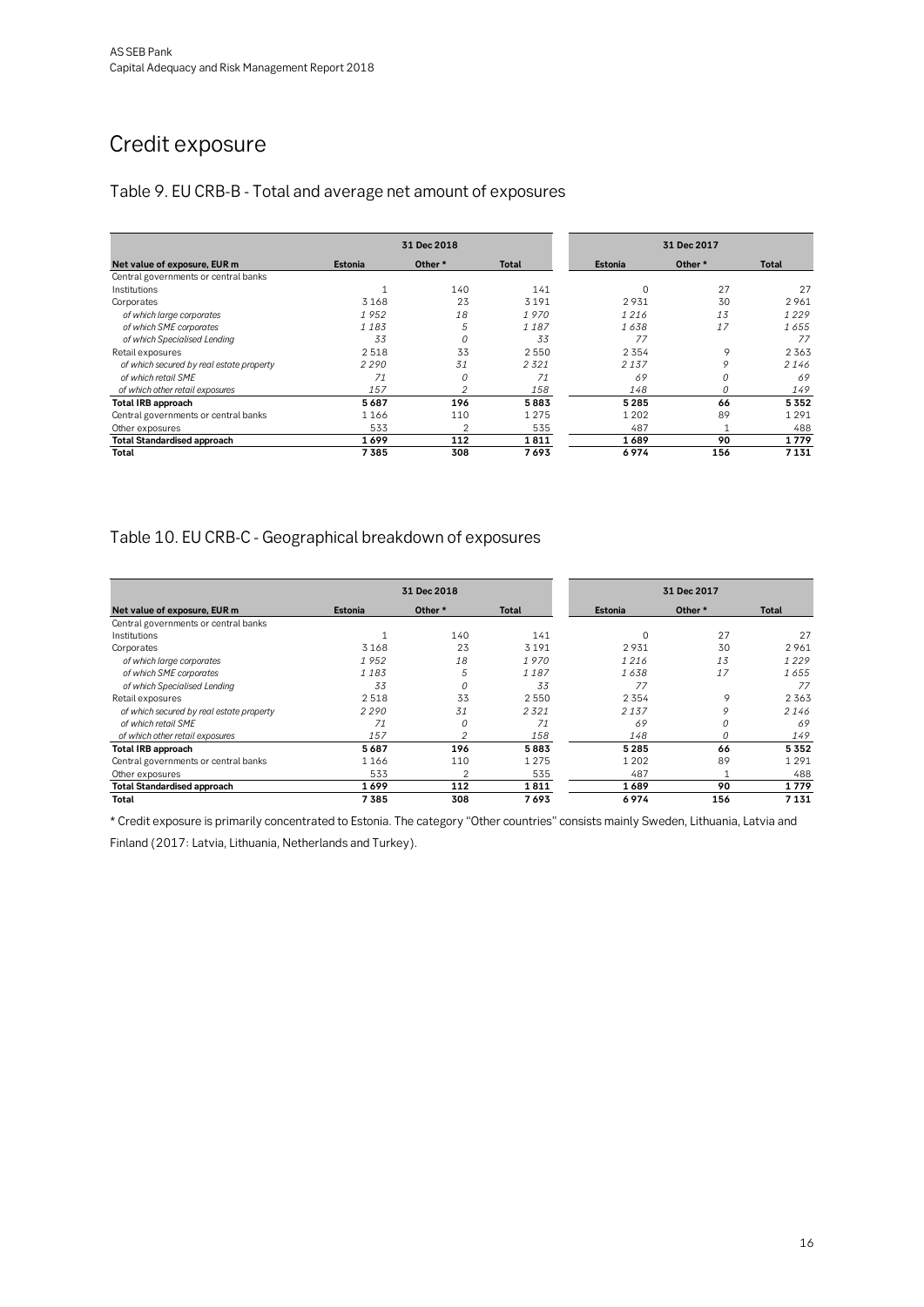### Table 11. EU CRB-D - Concentration of exposures by industry

| 31 Dec 2018, EUR m                       | <b>Banks</b> | <b>Finance and</b><br>insurance | Wholesale<br>and retail | Transportation | <b>Shipping</b> | <b>Business and</b><br>household<br>services | <b>Construction Manufacturing</b> |     | Agriculture,<br>forestry and<br>fishing | Mining, oil and<br>gas extraction | Electricity,<br>water and gas<br>supply | Commercial<br>real estate<br>management | <b>Public</b><br>Administration | Household<br>mortgage | Other |
|------------------------------------------|--------------|---------------------------------|-------------------------|----------------|-----------------|----------------------------------------------|-----------------------------------|-----|-----------------------------------------|-----------------------------------|-----------------------------------------|-----------------------------------------|---------------------------------|-----------------------|-------|
| Central governments or central banks     |              |                                 |                         |                |                 |                                              |                                   |     |                                         |                                   |                                         |                                         |                                 |                       |       |
| Institutions                             | 141          |                                 |                         |                |                 |                                              |                                   |     |                                         |                                   |                                         |                                         |                                 |                       |       |
| Corporates                               |              | 57                              | 558                     | 155            | 68              | 185                                          | 109                               | 507 | 166                                     | 59                                | 478                                     | 825                                     |                                 |                       | 25    |
| of which large corporates                |              | 26                              | 405                     | 106            | 68              | 75                                           | 59                                | 273 | 11                                      | 56                                | 419                                     | 462                                     |                                 |                       | 10    |
| of which SME corporates                  |              | 31                              | 153                     | 49             |                 | 110                                          | 50                                | 235 | 155                                     |                                   | 30                                      | 358                                     |                                 |                       | 15    |
| of which Specialised Lending             |              |                                 |                         |                |                 |                                              |                                   | 0   |                                         |                                   | 28                                      |                                         |                                 |                       |       |
| Retail exposures                         |              |                                 | 18                      |                |                 | 74                                           |                                   | 14  | 19                                      |                                   |                                         | 14                                      |                                 | 2 2 3 9               | 161   |
| of which secured by real estate property |              |                                 | 15                      |                |                 | 13                                           |                                   | 12  | 19                                      |                                   |                                         | 13                                      |                                 | 2239                  | 2     |
| of which retail SME                      |              |                                 |                         |                |                 | 62                                           |                                   |     |                                         |                                   |                                         |                                         |                                 |                       |       |
| of which other retail exposures          |              |                                 |                         |                |                 |                                              |                                   |     |                                         |                                   |                                         |                                         |                                 |                       | 158   |
| <b>Total IRB approach</b>                | 141          | 58                              | 576                     | 158            | 68              | 259                                          | 114                               | 522 | 185                                     | 59                                | 479                                     | 839                                     | 0                               | 2 2 3 9               | 186   |
| Central governments or central banks     | 1 1 2 1      |                                 |                         |                |                 |                                              |                                   |     |                                         |                                   |                                         |                                         | 154                             |                       |       |
| Other exposures                          |              |                                 | 20                      | 16             | 0               | 21                                           | 26                                | 17  | 14                                      |                                   |                                         |                                         | 175                             |                       | 240   |
| <b>Total Standardised approach</b>       | 1 1 2 1      |                                 | 20                      | 16             |                 | 21                                           | 26                                | 17  | 14                                      |                                   |                                         |                                         | 329                             | 0                     | 240   |
| Total                                    | 1263         | 58                              | 596                     | 174            | 68              | 281                                          | 140                               | 539 | 199                                     | 60                                | 480                                     | 842                                     | 329                             | 2 2 3 9               | 426   |

<span id="page-16-0"></span>

| Other exposures                                      |              | ᆠ                               | ZU                      | ⊥∪             | ◡               | $2 +$                                        | ZU       | $\pm$                             | ᆠᆇ                                      | ᆠ                                 | <b>.</b>                      | ◡                                | <b>10</b>                |                       | 44 U  |
|------------------------------------------------------|--------------|---------------------------------|-------------------------|----------------|-----------------|----------------------------------------------|----------|-----------------------------------|-----------------------------------------|-----------------------------------|-------------------------------|----------------------------------|--------------------------|-----------------------|-------|
| <b>Total Standardised approach</b>                   | 1121         |                                 | 20                      | 16             | $\Omega$        | 21                                           | 26       | 17                                | 14                                      |                                   |                               | 3                                | 329                      | $\Omega$              | 240   |
| Total                                                | 1263         | 58                              | 596                     | 174            | 68              | 281                                          | 140      | 539                               | 199                                     | 60                                | 480                           | 842                              | 329                      | 2 2 3 9               | 426   |
|                                                      |              |                                 |                         |                |                 |                                              |          |                                   |                                         |                                   |                               |                                  |                          |                       |       |
|                                                      | <b>Banks</b> | <b>Finance and</b><br>insurance | Wholesale<br>and retail | Transportation | <b>Shipping</b> | <b>Business and</b><br>household<br>services |          | <b>Construction Manufacturing</b> | Agriculture,<br>forestry and<br>fishing | Mining, oil and<br>gas extraction | Electricity,<br>water and gas | <b>Commercial</b><br>real estate | Public<br>Administration | Household<br>mortgage | Other |
| 31 Dec 2017, EUR m                                   |              |                                 |                         |                |                 |                                              |          |                                   |                                         |                                   | supply                        | management                       |                          |                       |       |
| Central governments or central banks<br>Institutions | 27           |                                 |                         |                |                 |                                              |          |                                   |                                         |                                   |                               |                                  |                          |                       |       |
| Corporates                                           |              | 71                              | 510                     | 144            | 61              | 176                                          | 102      | 474                               | 156                                     | 115                               | 408                           | 723                              |                          |                       | 21    |
| of which large corporates                            |              | 21                              | 257                     | 45             | $\theta$        | 43                                           | 54       | 157                               | $\overline{Q}$                          | 112                               | 356                           | 163                              |                          |                       | 11    |
| of which SME corporates                              |              | 50                              | 250                     | 99             | 61              | 132                                          | 48       | 317                               | 147                                     |                                   | 17                            | 522                              |                          |                       | 9     |
| of which Specialised Lending                         |              |                                 |                         |                |                 |                                              | $\Omega$ | 0                                 |                                         |                                   | 34                            | 38                               |                          |                       | 0     |
| Retail exposures                                     |              |                                 | 20                      |                |                 | 70                                           | 6        | 15                                | 18                                      |                                   |                               | 16                               |                          | 2063                  | 149   |
| of which secured by real estate property             |              |                                 | 16                      |                |                 | 12                                           |          | 13                                | 18                                      |                                   |                               | 16                               |                          | 2063                  | 0     |
| of which retail SME                                  |              |                                 |                         |                |                 | 58                                           |          |                                   |                                         |                                   |                               |                                  |                          |                       |       |
| of which other retail exposures                      |              |                                 |                         |                |                 |                                              |          | $\Omega$                          |                                         |                                   |                               |                                  |                          |                       | 149   |
| <b>Total IRB approach</b>                            | 27           | 71                              | 530                     | 148            | 61              | 246                                          | 108      | 490                               | 175                                     | 115                               | 408                           | 739                              | 0                        | 2063                  | 170   |
| Central governments or central banks                 | 1010         |                                 |                         |                |                 |                                              |          |                                   |                                         |                                   |                               |                                  | 281                      |                       |       |
| Other exposures                                      |              | $\Omega$                        | 20                      | 17             |                 | 22                                           | 25       | 20                                | 11                                      |                                   |                               |                                  | 139                      |                       | 229   |
| <b>Total Standardised approach</b>                   | 1010         | $\mathbf{0}$                    | 20                      | 17             | $\Omega$        | 22                                           | 25       | 20                                | 11                                      |                                   |                               |                                  | 420                      | 0                     | 229   |
| Total                                                | 1037         | 72                              | 551                     | 165            | 61              | 268                                          | 132      | 509                               | 186                                     | 116                               | 409                           | 742                              | 420                      | 2063                  | 399   |
|                                                      |              |                                 |                         |                |                 |                                              |          |                                   |                                         |                                   |                               |                                  |                          |                       |       |
|                                                      |              |                                 |                         |                |                 |                                              |          |                                   |                                         |                                   |                               |                                  |                          |                       |       |
|                                                      |              |                                 |                         |                |                 |                                              |          |                                   |                                         |                                   |                               |                                  |                          |                       |       |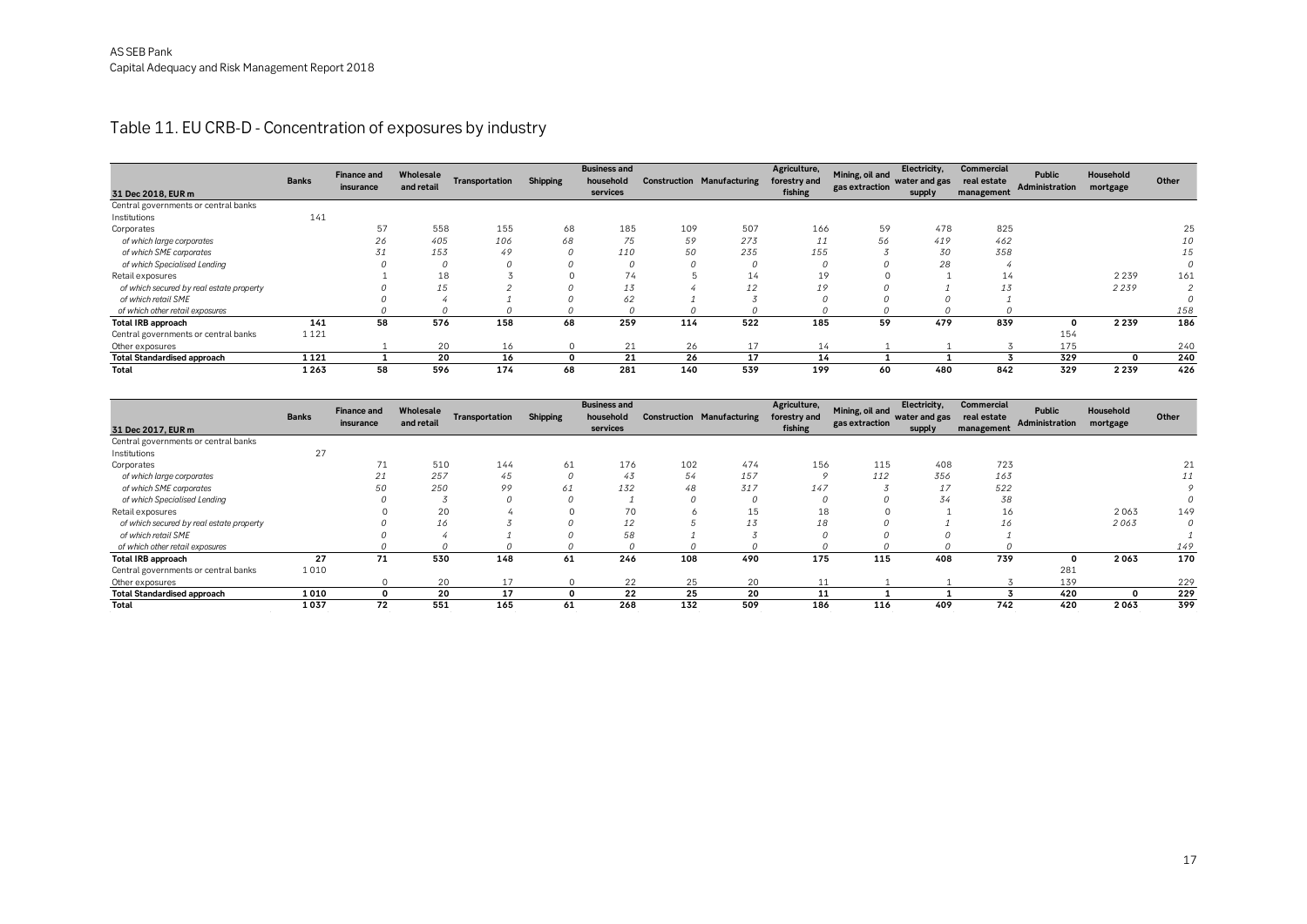### <span id="page-17-0"></span>Table 12. EU CRB-E - Maturity of exposures

|                                          |           |               | Net exposure value            |           |                       |         |
|------------------------------------------|-----------|---------------|-------------------------------|-----------|-----------------------|---------|
| 31 Dec 2018, EUR m                       | On demand | $\leq$ 1 year | $> 1$ year $\lt$ = 5<br>years | > 5 years | No stated<br>maturity | Total   |
| Central governments or central banks     |           |               |                               |           |                       |         |
| Institutions                             | 38        | 101           | 3                             | 0         |                       | 141     |
| Corporates                               | 299       | 649           | 2096                          | 147       |                       | 3 1 9 1 |
| of which large corporates                | 178       | 387           | 1348                          | 57        |                       | 1970    |
| of which SME corporates                  | 121       | 261           | 735                           | 71        |                       | 1187    |
| of which Specialised Lending             | 0         | 1             | 13                            | 19        |                       | 33      |
| Retail exposures                         | 116       | 33            | 184                           | 2 2 1 7   |                       | 2 5 5 0 |
| of which secured by real estate property | 15        | 23            | 117                           | 2166      |                       | 2321    |
| of which retail SME                      | 9         | 2             | 10                            | 50        |                       | 71      |
| of which other retail exposures          | 92        | 8             | 57                            |           |                       | 158     |
| <b>Total IRB approach</b>                | 454       | 782           | 2283                          | 2363      | 0                     | 5883    |
| Central governments or central banks     | 1 1 2 2   | 32            | 122                           | 0         |                       | 1 2 7 5 |
| Other exposures                          | 16        | 35            | 341                           | 143       |                       | 535     |
| <b>Total Standardised approach</b>       | 1 1 3 8   | 67            | 463                           | 143       | 0                     | 1811    |
| Total                                    | 1592      | 849           | 2746                          | 2506      | 0                     | 7693    |

|                                          | Net exposure value |               |                               |           |                       |              |  |
|------------------------------------------|--------------------|---------------|-------------------------------|-----------|-----------------------|--------------|--|
| 31 Dec 2017, EUR m                       | On demand          | $\leq$ 1 year | $> 1$ year $\lt$ = 5<br>vears | > 5 years | No stated<br>maturity | <b>Total</b> |  |
| Central governments or central banks     |                    |               |                               |           |                       |              |  |
| Institutions                             | 20                 |               | $\Omega$                      | 0         |                       | 27           |  |
| Corporates                               | 444                | 630           | 1748                          | 139       |                       | 2961         |  |
| of which large corporates                | 162                | 322           | 741                           | 4         |                       | 1229         |  |
| of which SME corporates                  | 281                | 306           | 940                           | 127       |                       | 1655         |  |
| of which Specialised Lending             |                    |               | 66                            | 8         |                       | 77           |  |
| Retail exposures                         | 81                 | 74            | 174                           | 2035      |                       | 2363         |  |
| of which secured by real estate property | 25                 | 16            | 117                           | 1987      |                       | 2146         |  |
| of which retail SME                      | 6                  | 6             | 11                            | 46        |                       | 69           |  |
| of which other retail exposures          | 49                 | 52            | 46                            | 2         |                       | 149          |  |
| <b>Total IRB approach</b>                | 545                | 711           | 1922                          | 2 1 7 4   | 0                     | 5352         |  |
| Central governments or central banks     | 1034               | 151           | 106                           | 0         |                       | 1 2 9 1      |  |
| Other exposures                          | 52                 | 24            | 316                           | 96        |                       | 488          |  |
| <b>Total Standardised approach</b>       | 1086               | 176           | 422                           | 96        | 0                     | 1779         |  |
| Total                                    | 1631               | 886           | 2344                          | 2 2 7 0   | 0                     | 7 1 3 1      |  |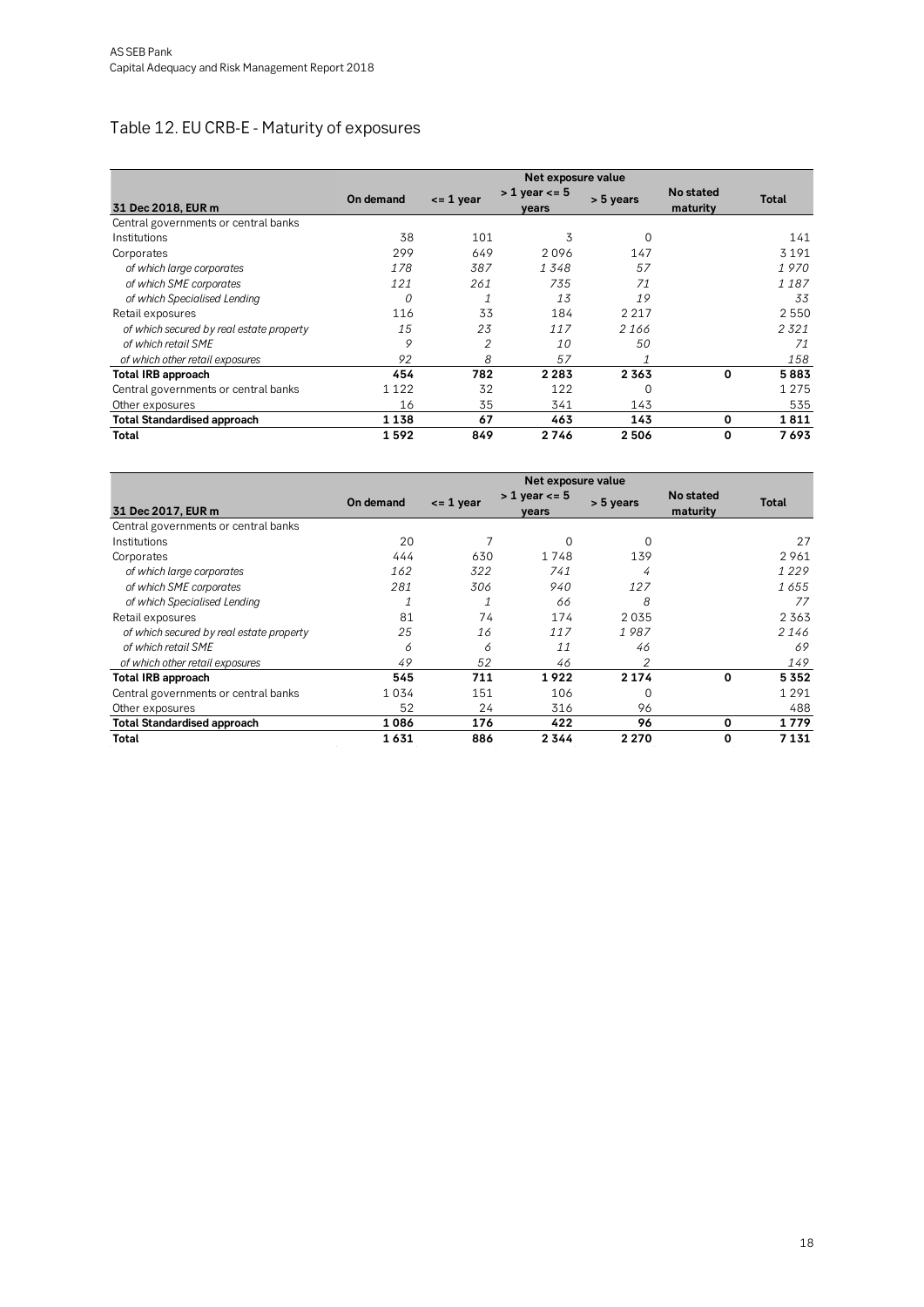# <span id="page-18-0"></span>Credit risk mitigation

Depending on the creditworthiness of the customer, as well as the nature and complexity of the transaction, collateral and netting agreements can be used to a varying extent to mitigate the credit risk. In the selection of a particular credit risk mitigation technique, consideration is given to its suitability for the product and customer in question, its legal enforceability, and on the experience and capacity to manage and control the particular technique. The most important credit risk mitigation techniques are pledges and guarantees. The most common types of pledges are real estate, floating charges and financial securities.

For large corporate customers, credit risk is commonly mitigated through the use of restrictive covenants in the credit agreements, including negative pledges. Independent and professional credit analysis is particularly important for this customer segment. A credit analysis function within the Corporates and Institutions Area provides independent analysis and credit opinions to business units throughout the bank where relevant as well as to the credit committees.

All non-retail collateral values are reviewed at least annually by the relevant credit committees. Collateral values for watch-listed engagements are reviewed on a more frequent basis. The general rule is that the value of the collateral shall be calculated on the basis of the estimated market value of the asset with a conservative discount. The market value shall be documented by an independent external valuation or, when applicable, by a well justified internal estimate.

The general control process for various credit risk mitigation techniques includes credit review and approval requirements, specific credit product policies and credit risk monitoring and control. The value of both the exposure and the mitigating collateral are monitored on a regular basis. The frequency depends on the type of counterparty, the structure of the transaction and the type of collateral.

The most common collateral is the real estate and from exposures secured by collateral, the residential real estate made 58%, commercial real estate 37% and other collateral types (floating charges, financial collaterals, etc.) 5%.

| 31 Dec 2018, EUR m     | <b>Exposures</b><br>unsecured -<br><b>Carrying amount Carrying amount</b> | <b>Exposures</b><br>secured - | <b>Exposures</b><br>secured by<br>collateral | <b>Exposures</b><br>secured by<br>financial<br>guarantees | <b>Exposures</b><br>secured by credit<br>derivatives |
|------------------------|---------------------------------------------------------------------------|-------------------------------|----------------------------------------------|-----------------------------------------------------------|------------------------------------------------------|
| Total loans            | 2524                                                                      | 3843                          | 3739                                         | 104                                                       |                                                      |
| Total debt securities  | 110                                                                       |                               | 0                                            |                                                           |                                                      |
| <b>Total exposures</b> | 2633                                                                      | 3843                          | 3739                                         | 104                                                       | 0                                                    |
| Of which defaulted     | 12                                                                        | 4                             | 3                                            | 0                                                         |                                                      |

#### <span id="page-18-1"></span>Table 13. EU CR3 - Credit risk mitigation techniques

| 31 Dec 2017, EUR m     | <b>Exposures</b><br>unsecured - | <b>Exposures</b><br>secured -<br><b>Carrying amount Carrying amount</b> | <b>Exposures</b><br>secured by<br>collateral | <b>Exposures</b><br>secured by<br>financial<br>guarantees | <b>Exposures</b><br>secured by credit<br>derivatives |
|------------------------|---------------------------------|-------------------------------------------------------------------------|----------------------------------------------|-----------------------------------------------------------|------------------------------------------------------|
| Total loans            | 2 1 4 2                         | 3645                                                                    | 3583                                         | 62                                                        |                                                      |
| Total debt securities  | 89                              |                                                                         |                                              |                                                           |                                                      |
| <b>Total exposures</b> | 2 2 2 0                         | 3645                                                                    | 3583                                         | 62                                                        | 0                                                    |
| Of which defaulted     | 10                              | 36                                                                      | 36                                           | 0                                                         |                                                      |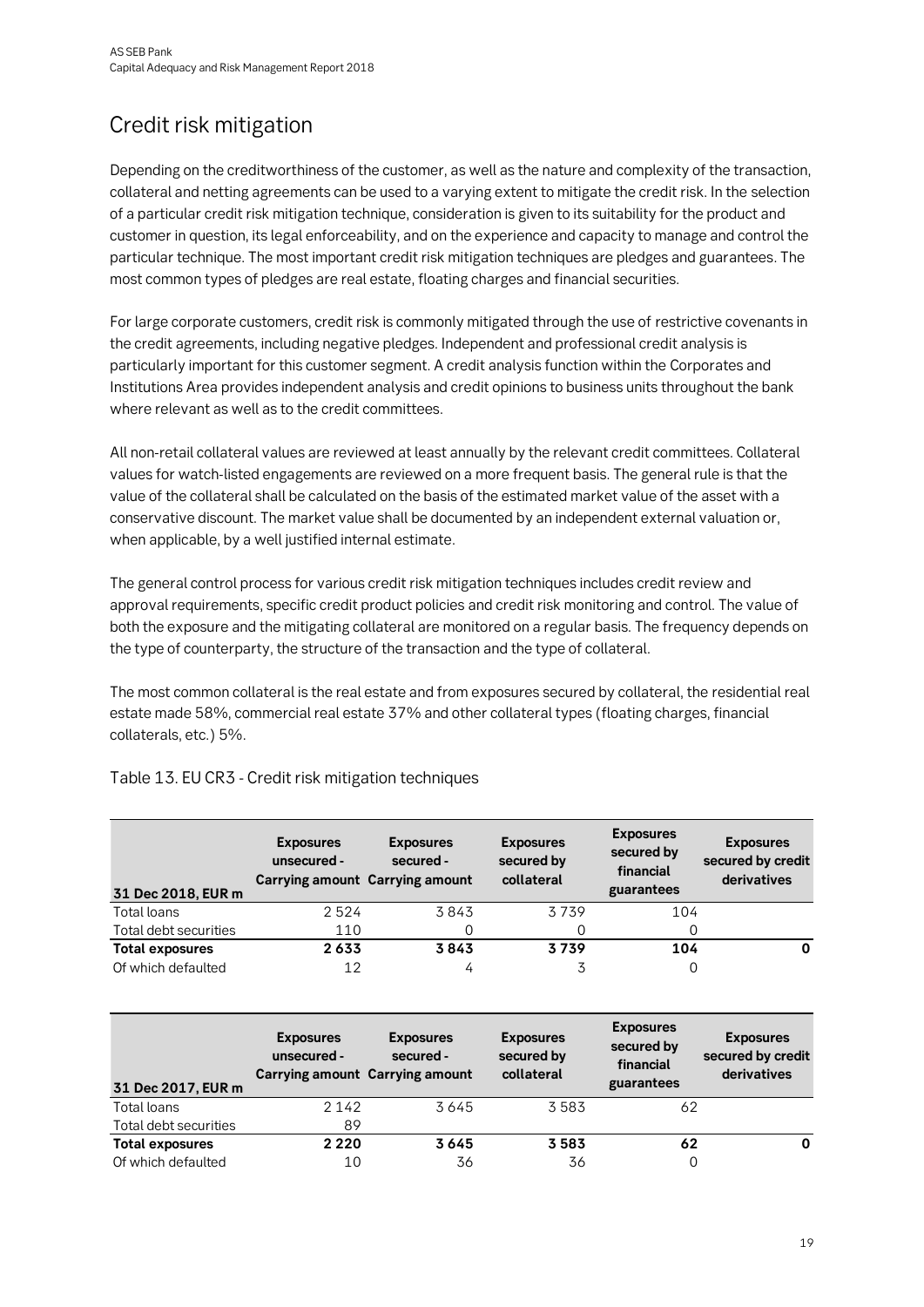# <span id="page-19-0"></span>**Credit quality**

Bank's impairment process is described in the Annual Report Note 1.8. – Expected credit loss.

If an obligor has not paid an amount of principal, interest or fee at the date it was due, this shall be recognised as a payment obligation past due. An overdraft exposure shall be considered as past due if the counterparty has breached an advised limit or been advised of a limit smaller than the amount outstanding.

#### <span id="page-19-1"></span>Table 14. EU CR1-A - Credit quality of exposures by exposure class and instrument

|                                          | Gross carrying values of      |                            |          |                                                                   |                           | <b>Credit risk</b>                     |                   |
|------------------------------------------|-------------------------------|----------------------------|----------|-------------------------------------------------------------------|---------------------------|----------------------------------------|-------------------|
| 31 Dec 2018, EUR m                       | <b>Defaulted</b><br>exposures | Non-defaulted<br>exposures |          | Specific credit General credit<br>risk adjustment risk adjustment | Accumulated<br>write-offs | adjustment<br>charges of the<br>period | <b>Net values</b> |
| Central governments or central banks     | 0                             | 0                          | $\Omega$ |                                                                   | $\Omega$                  |                                        | $\Omega$          |
| Institutions                             |                               | 141                        | 0        |                                                                   | $\Omega$                  | 0                                      | 141               |
| Corporates                               | 19                            | 3180                       | 11       |                                                                   | 18                        | 0                                      | 3189              |
| of which large corporates                | 3                             | 1969                       | 2        |                                                                   | 3                         | 2                                      | 1970              |
| of which SME corporates                  | 17                            | 1178                       | 8        |                                                                   |                           | 0                                      | 1187              |
| of which Specialised Lending             | 0                             | 32                         |          |                                                                   | 15                        | $\overline{2}$                         | 31                |
| Retail exposures                         | 33                            | 2530                       | 13       |                                                                   | 70                        | 0                                      | 2550              |
| of which secured by real estate property | 30                            | 2301                       | 10       |                                                                   | 25                        | $-1$                                   | 2321              |
| of which retail SME                      |                               | 72                         |          |                                                                   | 38                        | $-1$                                   | 71                |
| of which other retail exposures          | 2                             | 158                        |          |                                                                   | 7                         | 0                                      | 158               |
| <b>Total IRB approach</b>                | 52                            | 5852                       | 23       | 0                                                                 | 88                        | 0                                      | 5880              |
| Central governments or central banks     | Ω                             | 1275                       | $\Omega$ |                                                                   | 0                         |                                        | 1275              |
| Other exposures                          | 3                             | 535                        |          |                                                                   | 0                         | 0                                      | 538               |
| <b>Total Standardised approach</b>       | 3                             | 1811                       | 1        | 0                                                                 | 0                         | 1                                      | 1813              |
| Total                                    | 55                            | 7662                       | 24       | 0                                                                 | 88                        | 1                                      | 7693              |
| Of which: Loans                          | 55                            | 6336                       | 24       | $\Omega$                                                          | 88                        |                                        | 6367              |
| Of which: Debt securities                |                               | 110                        |          |                                                                   |                           |                                        | 110               |
| Of which: Off-balance-sheet exposures    | 0                             | 1217                       |          |                                                                   |                           |                                        | 1217              |

|                                          | Gross carrying values of      |                            |                        |                                                          |                           | <b>Credit risk</b>                     |                   |
|------------------------------------------|-------------------------------|----------------------------|------------------------|----------------------------------------------------------|---------------------------|----------------------------------------|-------------------|
| 31 Dec 2017, EUR m                       | <b>Defaulted</b><br>exposures | Non-defaulted<br>exposures | <b>Specific credit</b> | <b>General credit</b><br>risk adjustment risk adjustment | Accumulated<br>write-offs | adjustment<br>charges of the<br>period | <b>Net values</b> |
| Central governments or central banks     |                               |                            |                        |                                                          |                           |                                        |                   |
| Institutions                             | $\Omega$                      | 27                         | 0                      |                                                          | $\Omega$                  |                                        | 27                |
| Corporates                               | 22                            | 2949                       | 10                     |                                                          | 22                        | $\Omega$                               | 2961              |
| of which large corporates                | Ω                             | 1230                       |                        |                                                          | 3                         | 0                                      | 1229              |
| of which SME corporates                  | 20                            | 1644                       |                        |                                                          |                           | 0                                      | 1655              |
| of which Specialised Lending             |                               | 76                         |                        |                                                          | 16                        | 0                                      | 77                |
| Retail exposures                         | 35                            | 2337                       |                        |                                                          | 71                        | $\Omega$                               | 2363              |
| of which secured by real estate property | 33                            | 2119                       |                        |                                                          | 25                        | 0                                      | 2146              |
| of which retail SME                      |                               | 69                         |                        |                                                          | 38                        | 0                                      | 69                |
| of which other retail exposures          |                               | 149                        |                        |                                                          | 8                         | 0                                      | 149               |
| <b>Total IRB approach</b>                | 57                            | 5313                       | 19                     | $\Omega$                                                 | 93                        | 0                                      | 5352              |
| Central governments or central banks     |                               | 1291                       |                        |                                                          |                           |                                        | 1291              |
| Other exposures                          |                               | 488                        |                        |                                                          |                           | $\Omega$                               | 488               |
| <b>Total Standardised approach</b>       |                               | 1779                       |                        | 0                                                        | $\Omega$                  | 0                                      | 1779              |
| Total                                    | 58                            | 7092                       | 20                     | $\Omega$                                                 | 93                        | 0                                      | 7131              |
| Of which: Loans                          | 58                            | 5748                       | 20                     |                                                          | 93                        | $\Omega$                               | 5786              |
| Of which: Debt securities                |                               | 89                         |                        |                                                          |                           |                                        | 89                |
| Of which: Off-balance-sheet exposures    |                               | 1255                       |                        |                                                          |                           |                                        | 1 2 5 5           |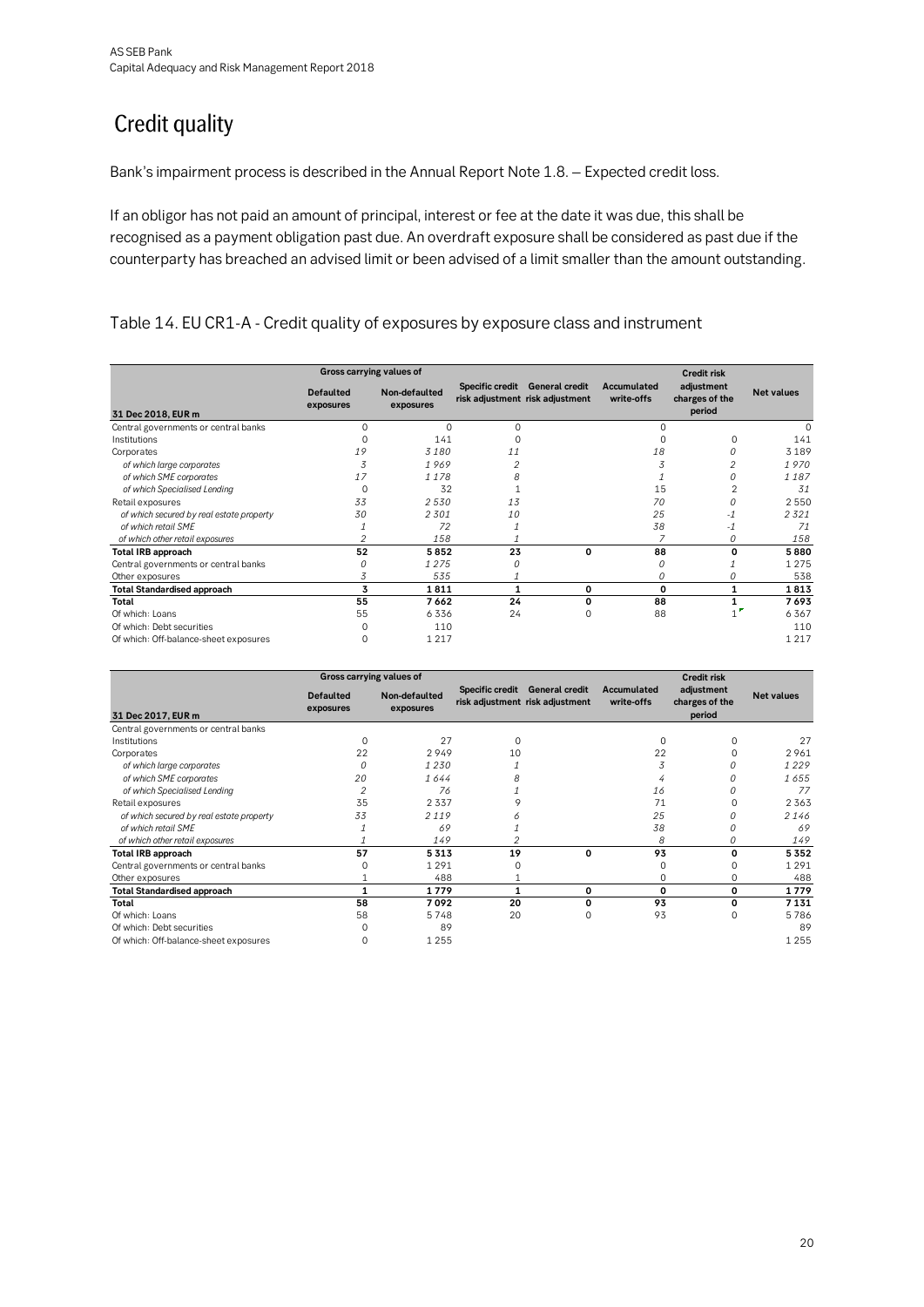### <span id="page-20-0"></span>Table 15. EU CR1-B - Credit quality of exposures by industry or counterparty types

|                                   |                               | Gross carrying values of   |                        |                                                          |                           | <b>Credit risk</b>                     |                   |
|-----------------------------------|-------------------------------|----------------------------|------------------------|----------------------------------------------------------|---------------------------|----------------------------------------|-------------------|
| 31 Dec 2018, EUR m                | <b>Defaulted</b><br>exposures | Non-defaulted<br>exposures | <b>Specific credit</b> | <b>General credit</b><br>risk adjustment risk adjustment | Accumulated<br>write-offs | adjustment<br>charges of the<br>period | <b>Net values</b> |
| Banks                             | 0                             | 1 2 6 3                    |                        |                                                          |                           | $\Omega$                               | 1263              |
| Finance and insurance             |                               | 58                         |                        |                                                          |                           |                                        | 58                |
| Wholesale and retail              |                               | 597                        |                        |                                                          |                           |                                        | 596               |
| Transportation                    |                               | 173                        |                        |                                                          |                           |                                        | 174               |
| Shipping                          |                               | 68                         |                        |                                                          |                           |                                        | 68                |
| Business and household services   |                               | 282                        |                        |                                                          |                           |                                        | 281               |
| Construction                      | $\Omega$                      | 140                        |                        |                                                          | 10                        |                                        | 140               |
| Manufacturing                     |                               | 538                        |                        |                                                          | 12                        |                                        | 539               |
| Agriculture, forestry and fishing |                               | 193                        |                        |                                                          |                           |                                        | 199               |
| Mining, oil and gas extraction    |                               | 60                         |                        |                                                          |                           |                                        | 60                |
| Electricity, water and gas supply | 0                             | 480                        |                        |                                                          |                           |                                        | 480               |
| Commercial real estate management | 9                             | 837                        |                        |                                                          | 19                        |                                        | 842               |
| <b>Public Administration</b>      | 0                             | 329                        |                        |                                                          | 0                         |                                        | 329               |
| Household mortgage                | 29                            | 2 2 2 0                    | 10                     |                                                          | 25                        | -1                                     | 2239              |
| Other                             | 2                             | 426                        | 2                      |                                                          | 8                         |                                        | 426               |
| Total                             | 55                            | 7662                       | 24                     | $\mathbf 0$                                              | 88                        |                                        | 7693              |

|                                   |                               | Gross carrying values of   |                        |                                                          |                           | <b>Credit risk</b>                     |            |  |
|-----------------------------------|-------------------------------|----------------------------|------------------------|----------------------------------------------------------|---------------------------|----------------------------------------|------------|--|
| 31 Dec 2017, EUR m                | <b>Defaulted</b><br>exposures | Non-defaulted<br>exposures | <b>Specific credit</b> | <b>General credit</b><br>risk adjustment risk adjustment | Accumulated<br>write-offs | adjustment<br>charges of the<br>period | Net values |  |
| Banks                             | Λ                             | 1037                       | 0                      |                                                          | $\Omega$                  | $\Omega$                               | 1037       |  |
| Finance and insurance             |                               | 72                         |                        |                                                          |                           |                                        | 72         |  |
| Wholesale and retail              |                               | 551                        |                        |                                                          |                           |                                        | 551        |  |
| Transportation                    |                               | 164                        |                        |                                                          |                           |                                        | 165        |  |
| Shipping                          |                               | 61                         |                        |                                                          |                           |                                        | 61         |  |
| Business and household services   |                               | 268                        |                        |                                                          |                           |                                        | 268        |  |
| Construction                      |                               | 132                        |                        |                                                          | 11                        |                                        | 132        |  |
| Manufacturing                     |                               | 509                        |                        |                                                          | 15                        |                                        | 509        |  |
| Agriculture, forestry and fishing | 10                            | 180                        |                        |                                                          | 0                         |                                        | 186        |  |
| Mining, oil and gas extraction    | $\Omega$                      | 116                        |                        |                                                          |                           |                                        | 116        |  |
| Electricity, water and gas supply |                               | 409                        |                        |                                                          | O                         |                                        | 409        |  |
| Commercial real estate management | 10                            | 736                        |                        |                                                          | 20                        |                                        | 742        |  |
| <b>Public Administration</b>      | $\Omega$                      | 420                        |                        |                                                          | $\Omega$                  |                                        | 420        |  |
| Household mortgage                | 32                            | 2035                       | Ô                      |                                                          | 25                        | 0                                      | 2060       |  |
| Other                             | $\overline{2}$                | 402                        | ⌒                      |                                                          | 9                         | $\Omega$                               | 402        |  |
| Total                             | 58                            | 7092                       | 20                     | 0                                                        | 93                        | 0                                      | 7131       |  |

### <span id="page-20-1"></span>Table 16. EU CR1-C - Credit quality of exposures by geography

|                    | Gross carrying values of      |                            |                                                   |                 |                           | <b>Credit risk</b>                     |                   |
|--------------------|-------------------------------|----------------------------|---------------------------------------------------|-----------------|---------------------------|----------------------------------------|-------------------|
| 31 Dec 2018, EUR m | <b>Defaulted</b><br>exposures | Non-defaulted<br>exposures | Specific credit risk General credit<br>adiustment | risk adjustment | Accumulated<br>write-offs | adjustment<br>charges of the<br>period | <b>Net values</b> |
| Estonia            | 54                            | 7 355                      | 24                                                |                 | 87                        |                                        | 7385              |
| Other countries *  |                               | 308                        |                                                   |                 |                           |                                        | 308               |
| Total              | 55                            | 7 662                      | 24                                                |                 | 88                        |                                        | 7693              |

\* Credit exposure is primarily concentrated to Estonia. The category "Other countries" consists mainly Sweden, Lithuania, Latvia and Finland.

|                    | Gross carrying values of      |                            | <b>Credit risk</b>                                |                 |                           |                                        |                   |
|--------------------|-------------------------------|----------------------------|---------------------------------------------------|-----------------|---------------------------|----------------------------------------|-------------------|
| 31 Dec 2017, EUR m | <b>Defaulted</b><br>exposures | Non-defaulted<br>exposures | Specific credit risk General credit<br>adiustment | risk adjustment | Accumulated<br>write-offs | adjustment<br>charges of the<br>period | <b>Net values</b> |
| Estonia            | 58                            | 6937                       | 20                                                |                 | 93                        |                                        | 6974              |
| Other countries *  |                               | 156                        |                                                   |                 |                           |                                        | 156               |
| Total              | 58                            | 7092                       | 20                                                | 0               | 93                        | 0                                      | 7131              |

\* Credit exposure is primarily concentrated to Estonia. The category "Other countries" consists mainly Lithuania, Latvia, Netherlands and Turkey.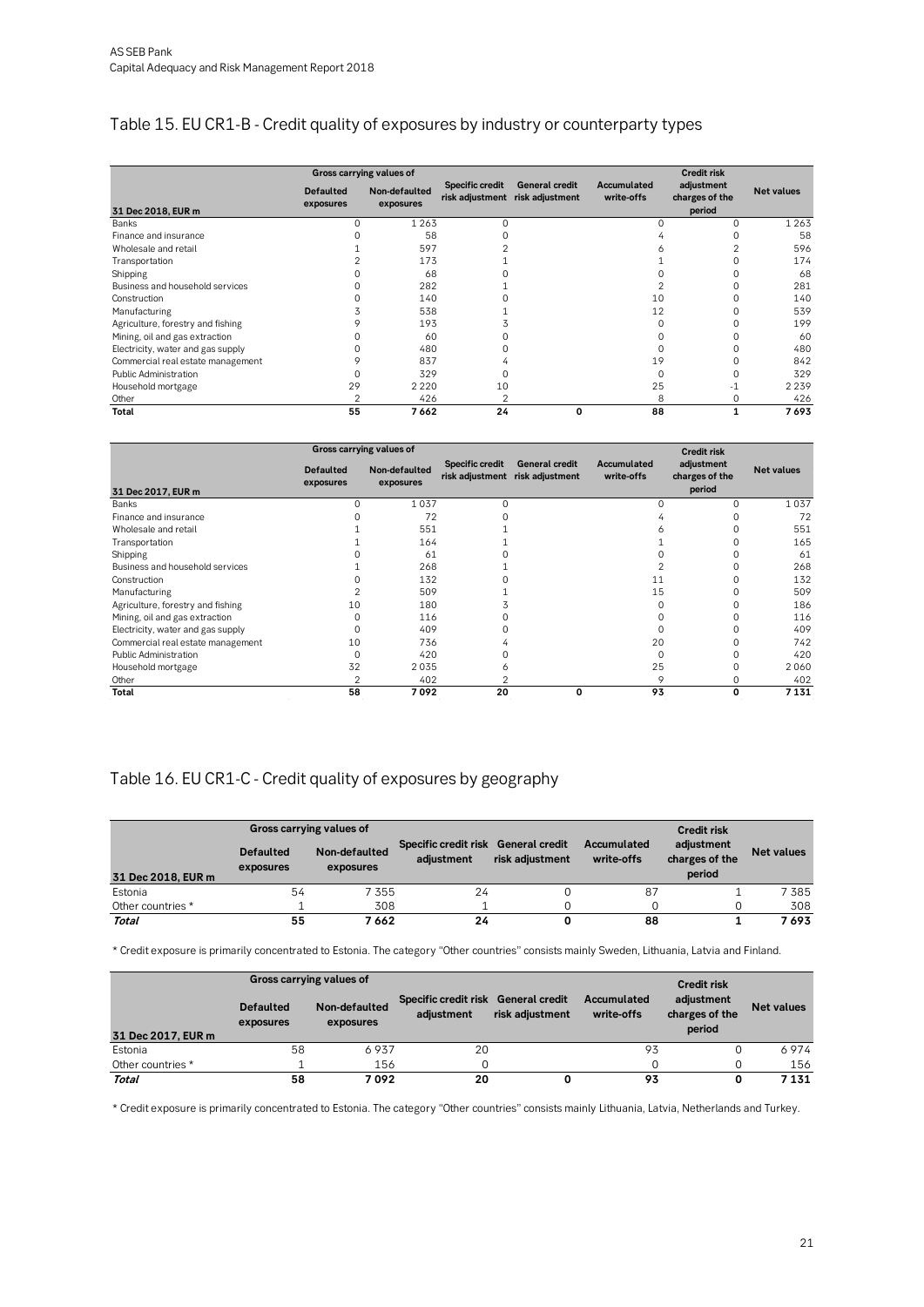### <span id="page-21-0"></span>Table 17. EU CR1-D - Ageing of past due exposures

|                        | <b>Gross carrying values</b> |                              |                               |          |                                                  |            |  |  |  |
|------------------------|------------------------------|------------------------------|-------------------------------|----------|--------------------------------------------------|------------|--|--|--|
| 31 Dec 2018, EUR m     | $\leq 30$ days               | $>$ 30 days $\le$<br>60 days | $> 60$ days $\leq$<br>90 days | 180 days | $>$ 90 days $\leq$ $>$ 180 days $\leq$ 1<br>vear | $> 1$ year |  |  |  |
| Loans                  | 56                           |                              |                               |          |                                                  | 18         |  |  |  |
| Debt securities        |                              |                              |                               |          |                                                  |            |  |  |  |
| <b>Total exposures</b> | 56                           |                              |                               |          |                                                  | 18         |  |  |  |

|                        | <b>Gross carrying values</b> |         |                                       |          |                                      |            |  |  |  |  |
|------------------------|------------------------------|---------|---------------------------------------|----------|--------------------------------------|------------|--|--|--|--|
|                        | $<$ 30 days                  |         | $>$ 30 days $\leq$ $>$ 60 days $\leq$ |          | > 90 days $\leq$ > 180 days $\leq$ 1 | $> 1$ vear |  |  |  |  |
| 31 Dec 2017, EUR m     |                              | 60 days | 90 days                               | 180 days | vear                                 |            |  |  |  |  |
| Loans                  | 63                           |         |                                       |          |                                      | 18         |  |  |  |  |
| Debt securities        |                              |         |                                       |          |                                      |            |  |  |  |  |
| <b>Total exposures</b> | 63                           |         |                                       |          |                                      |            |  |  |  |  |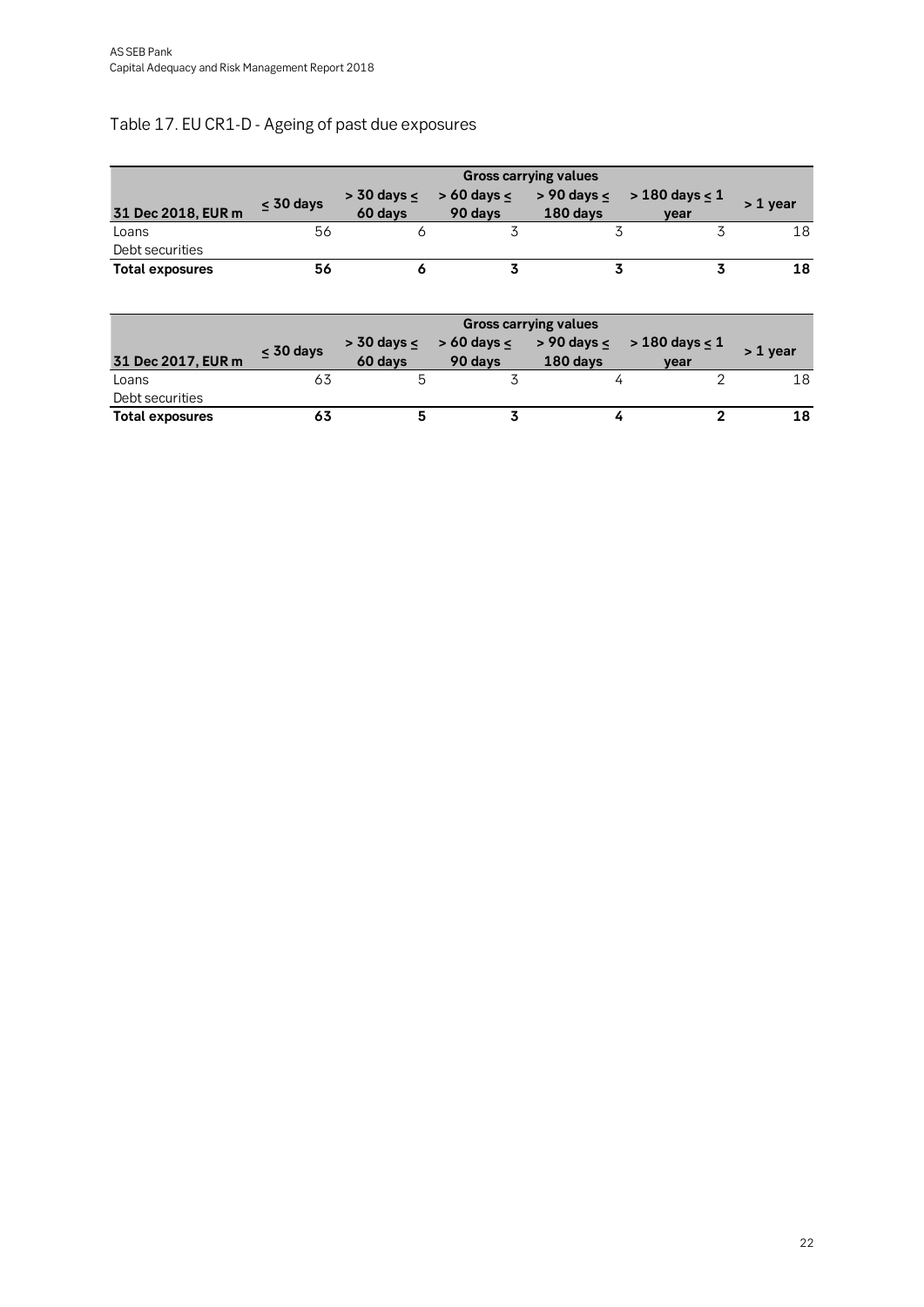Table 18. EU CR1-E - Non-performing and forborne exposures

|                             | <b>Gross carrying values</b> |                                                                   |                                    |     |                       |                         |                      | Accumulated impairment and provisions and negative fair<br>value adjustments due to credit risk |                         |    |                             | <b>Collaterals and financial</b><br>guarantees received |                                   |
|-----------------------------|------------------------------|-------------------------------------------------------------------|------------------------------------|-----|-----------------------|-------------------------|----------------------|-------------------------------------------------------------------------------------------------|-------------------------|----|-----------------------------|---------------------------------------------------------|-----------------------------------|
|                             |                              | Of which                                                          |                                    |     |                       | Of which non-performing |                      |                                                                                                 | On performing exposures |    | On non-performing exposures |                                                         |                                   |
| 31 Dec 2018, EUR m          |                              | performing but<br>past due $> 30$<br>days and $\leq$ = 90<br>days | Of which<br>performing<br>forborne |     | Of which<br>defaulted | Of which<br>impaired    | Of which<br>forborne |                                                                                                 | Of which<br>forborne    |    | Of which forborne           | On non-<br>performing<br>exposures                      | Of which<br>forborne<br>exposures |
| Debt securities             | 110                          |                                                                   |                                    |     |                       |                         |                      |                                                                                                 |                         |    |                             |                                                         |                                   |
| Loans and advances          | 6391                         |                                                                   | 22                                 | -66 | 55                    | 55                      | 26                   |                                                                                                 |                         | 20 |                             | 35                                                      | 39                                |
| Off-balance-sheet exposures | 1 2 1 7                      |                                                                   |                                    |     |                       |                         | 0                    |                                                                                                 |                         |    |                             |                                                         |                                   |

<span id="page-22-0"></span>

|                             | <b>Gross carrying values</b> |                                                                 |                                    |    |                       |                         |                      | Accumulated impairment and provisions and negative fair<br>value adjustments due to credit risk |                         |    |                             |                                    | <b>Collaterals and financial</b><br>guarantees received |
|-----------------------------|------------------------------|-----------------------------------------------------------------|------------------------------------|----|-----------------------|-------------------------|----------------------|-------------------------------------------------------------------------------------------------|-------------------------|----|-----------------------------|------------------------------------|---------------------------------------------------------|
|                             |                              | Of which                                                        |                                    |    |                       | Of which non-performing |                      |                                                                                                 | On performing exposures |    | On non-performing exposures |                                    |                                                         |
| 31 Dec 2017, EUR m          |                              | performing but<br>past due $> 30$<br>days and $\leq$ 90<br>days | Of which<br>performing<br>forborne |    | Of which<br>defaulted | Of which<br>impaired    | Of which<br>forborne |                                                                                                 | Of which<br>forborne    |    | Of which forborne           | On non-<br>performing<br>exposures | Of which<br>forborne<br>exposures                       |
| Debt securities             | 89                           |                                                                 |                                    |    |                       |                         |                      |                                                                                                 |                         |    |                             |                                    |                                                         |
| Loans and advances          | 5806                         |                                                                 | 29                                 | 62 | 58                    | 22                      | 30                   |                                                                                                 |                         | 12 |                             | 44                                 | 51                                                      |
| Off-balance-sheet exposures | 1 2 5 5                      |                                                                 |                                    |    |                       |                         |                      |                                                                                                 |                         |    |                             |                                    |                                                         |